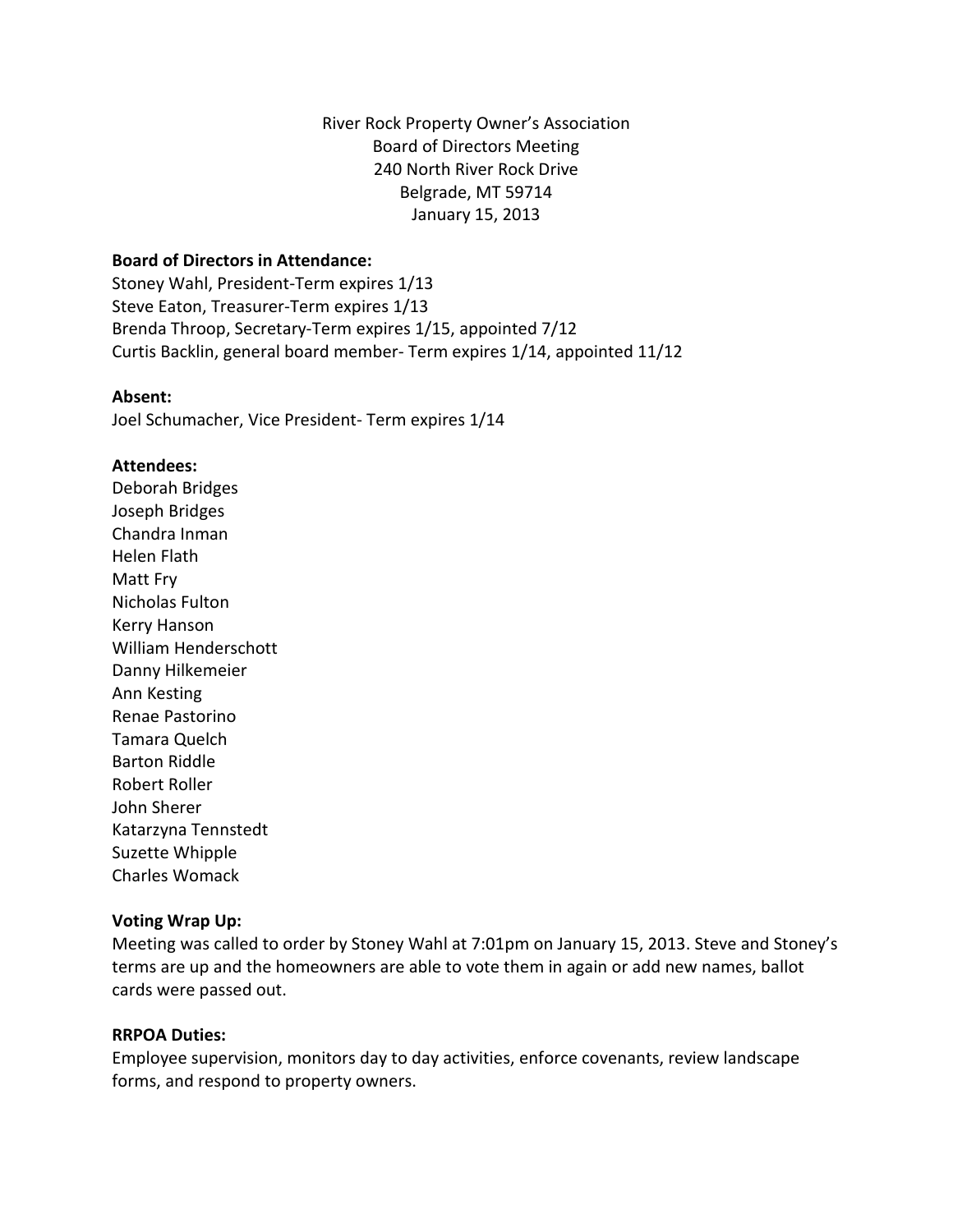## **Board member hours 2012:**

463 +

\*does not include email, phone calls, special trips, or research\*

# **Highlights:**

Park equipment removed because of safety concerns

-was not commercial quality

-insurance issues

Park redevelopment is a 3 year plan

-\$60,000 first year

-\$30,000 next two years

Sand was moved to replenish beaches around pond. Replaced with fall safe material.

2012 playground cost was \$59,964.00

Covenants enforcement

Steps were taken in 2012 to ensure covenants are uniform over the whole subdivision Examples include:

- All recreational vehicles
- The landscape review process
- Unmaintained lots
	- o Foreclosures included

Most violations have been resolved at this time.

Office and Employees

-2 Full Time Year Round Employees

- -2 Part Time Year Round Employees
- -2-4 Summer Employees
	- o Employees are in charge of tree trimming, plowing, mowing, etc.

Capital Improvements Plan

CIP includes

- Street maintenance
- Building repairs
- Park equipment
- Lawn Care and Snow Plowing
	- o More reasonable for us to hire out for snow plowing
	- o Save money by doing lawn care ourselves

Storm Drains are also being worked on.

- o 8 in 2012
- o 8 in 2011
- o 9 in 2010

\*the remainder of the drains will be monitored in 2013\*

# Budget and Payments

POA will send accounts to a collection agency when account is 7 months past due.

This has resulted in the collection of nearly \$50,000 with the help of the collections company. On time payments are up \$5,000 from 2011 to 2012.

The extra money will be used to maintain property values and/or add one more employee.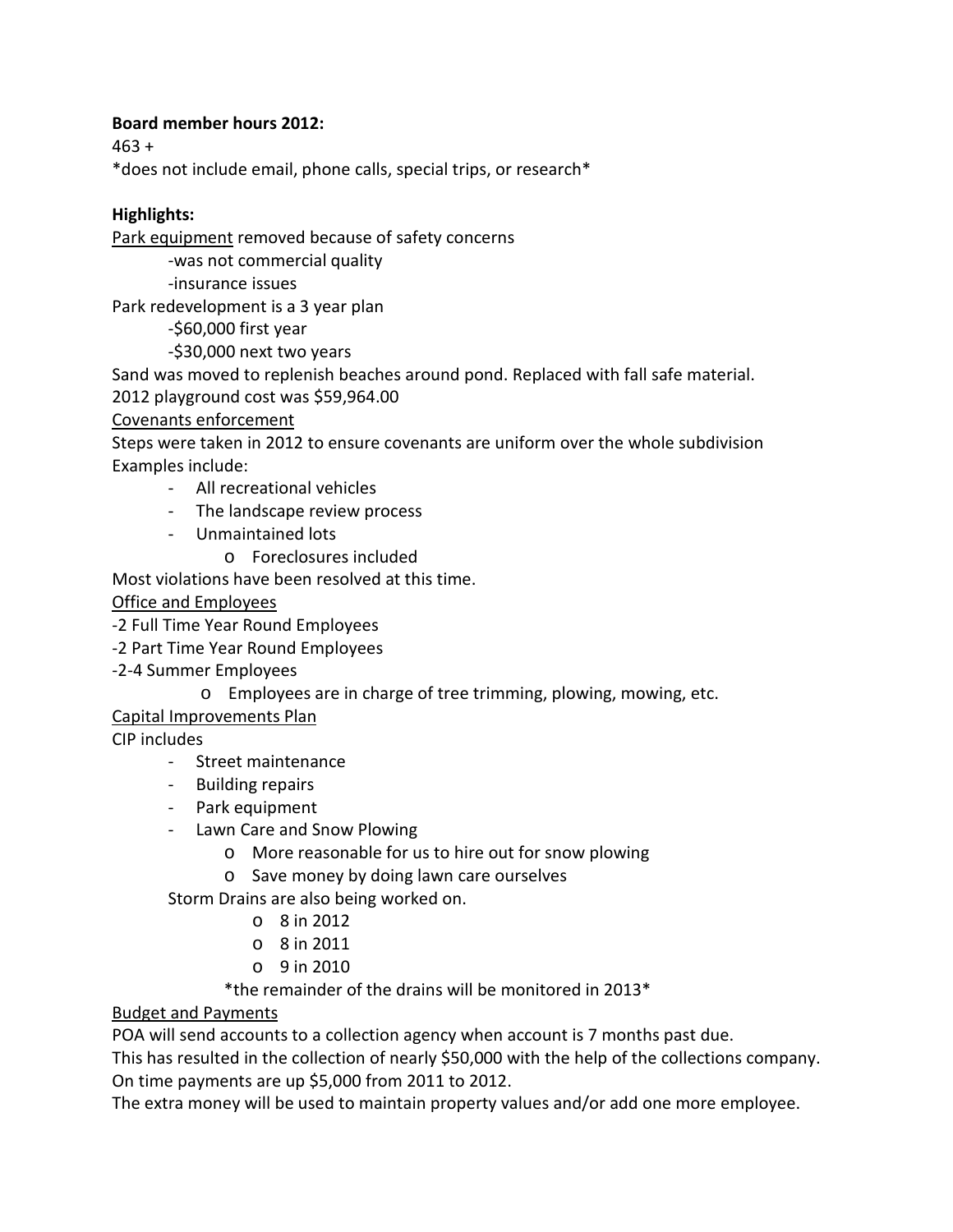-There were no questions at this time.

# **2012 Budget Review:**

# BY STEVE EATON

#### Income

| Category               | <b>Budget 2012</b> | <b>Actual 2012</b> |
|------------------------|--------------------|--------------------|
| CC RentalIncome        | \$20,000           | \$12,097           |
| <b>Homeowners Dues</b> | \$397,810          | \$403,480          |
| Collections Income     | SO <sub>2</sub>    | \$32,362           |
| Fines & Late Fees      | \$500              | \$4,512            |
| Mgr Home Rental Income | \$10.945           | \$10.945           |
| Misc Income            | \$50               | \$4,098            |
|                        |                    |                    |
| <b>Total Income</b>    | \$429,305          | \$467,949          |

#### Expenses (Payroll)

| Category              | <b>Budget 2012</b> | Actual 2012     |
|-----------------------|--------------------|-----------------|
| <b>Payroll Taxes</b>  | \$15,250           | \$14,871        |
| Wages                 | \$86,128           | \$80,106        |
| Mileage Reimbursement | \$1,000            | \$1,142         |
|                       |                    |                 |
| <b>Total Payroll</b>  | <b>S102.378</b>    | <b>\$96.119</b> |

## $20\,$

#### Expenses (Grounds)

| Category                  | <b>Budget 2012</b> | <b>Actual 2012</b> |
|---------------------------|--------------------|--------------------|
| Trees                     | \$1,200            | \$1,378            |
| <b>Sidewaks</b>           | \$2,000            | S <sub>0</sub>     |
| Fertilizer & Weed         | \$2,500            | <b>S2,877</b>      |
| Irrigation                | \$3,000            | \$2,943            |
| Park Maintenance          | \$2,000            | \$2,304            |
| General                   | \$1,000            | \$709              |
| <b>Fence Maintenance</b>  | \$6,000            | \$5,988            |
| <b>Entry Signs</b>        | \$150              | \$95               |
| <b>Small Tools</b>        | \$500              | \$710              |
| <b>Supplies</b>           | \$2,850            | \$2,991            |
| <b>Equipment Purchase</b> | S <sub>0</sub>     | \$217              |
| <b>Total Grounds</b>      | \$21,200           | \$20,213           |
|                           |                    | 22                 |

#### Expenses (Streets)

| Category                   | Budget 2012 | Actual 2012    |
|----------------------------|-------------|----------------|
| Light Utilities and Repair | \$36,000    | \$39,393       |
| Cleaning                   | S9.625      | \$10,261       |
| <b>Repairs</b>             | \$9,000     | \$5,381        |
| Snowplowing                | \$19,000    | \$16,200       |
| Sign Repair/Replacement    | \$500       | \$0            |
| Painting / Maintenance     | \$3,000     | S <sub>3</sub> |
|                            |             |                |
| <b>Total Streets</b>       | \$77,125    | \$71,238       |

23

25

 $21$ 

## Expenses (Community Center)

| Category                       | <b>Budget 2012</b> | <b>Actual 2012</b> |
|--------------------------------|--------------------|--------------------|
| <b>Utilities</b>               | \$3,500            | \$2,603            |
| CC Checkout (Renters)          | <b>S800</b>        | \$1,385            |
| <b>Cleaning &amp; Supplies</b> | \$3,000            | \$2,490            |
| Garbage Removal                | \$2.500            | \$2,404            |
| Maintenance                    | \$500              | S1.943             |
|                                |                    |                    |
| <b>Total Community Center</b>  | \$10.300           | \$10.825           |

## Expenses (Equipment)

| Category                      | <b>Budget 2012</b> | <b>Actual 2012</b> |
|-------------------------------|--------------------|--------------------|
| Reg/License/Permit            | \$100              | \$158              |
| <b>Vehicle Repair</b>         | \$700              | <b>S482</b>        |
| <b>Shop Utilities</b>         | \$1,300            | \$1,434            |
| <b>Fuel and Oil</b>           | \$4,000            | \$3,616            |
| <b>Equipment Repair/Maint</b> | \$2,500            | \$3,226            |
|                               |                    |                    |
| <b>Total Equipment</b>        | \$8,600            | <b>S8.916</b>      |

 $24$ 

#### Expenses (Admin)

| Category                         | <b>Budget 2012</b> | <b>Actual 2012</b> |
|----------------------------------|--------------------|--------------------|
| Legal & Accounting               | \$12,000           | \$15,448           |
| Insurance                        | \$33,740           | \$28,789           |
| <b>Office Supplies</b>           | \$2,500            | S1.744             |
| <b>Office Equipment</b>          | \$1,500            | <b>S526</b>        |
| <b>Stationery &amp; Printing</b> | \$2,000            | <b>S996</b>        |
| Postage                          | \$4,500            | \$3,587            |
| Telephone/Internet               | \$2,850            | \$2,696            |
| <b>Meeting Expenses</b>          | \$1,000            | S872               |
| <b>BOD Meeting Expenditures</b>  | \$12,500           | \$12,225           |
| <b>Property Taxes</b>            | \$11,700           | \$10,327           |
| D & O Insurance                  | \$3,000            | \$3,075            |
| Note Taker Pay                   | <b>S960</b>        | <b>S270</b>        |
|                                  |                    | 26                 |

## Expenses (Equipment)

| Category                      | <b>Budget 2012</b> | Actual 2012 |
|-------------------------------|--------------------|-------------|
| Reg/License/Permit            | \$100              | <b>S158</b> |
| <b>Vehicle Repair</b>         | \$700              | <b>S482</b> |
| <b>Shop Utilities</b>         | \$1,300            | \$1,434     |
| <b>Fuel and Oil</b>           | \$4,000            | \$3.616     |
| <b>Equipment Repair/Maint</b> | \$2,500            | \$3,226     |
|                               |                    |             |
| <b>Total Equipment</b>        | \$8,600            | \$8.916     |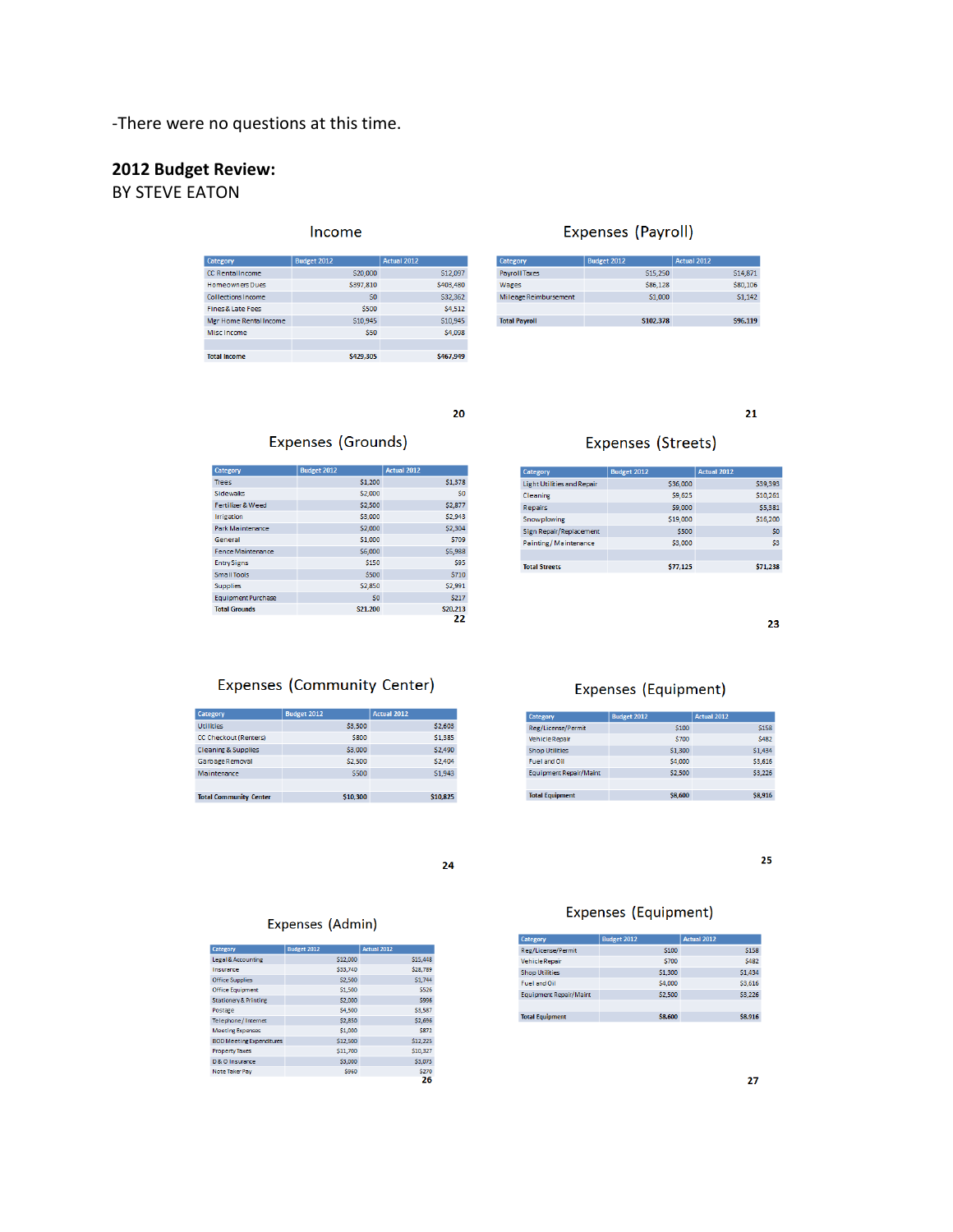# Capital Reserve

| Category                        | <b>Budget 2012</b> | <b>Actual 2012</b> |
|---------------------------------|--------------------|--------------------|
| Income                          | \$39,781           | \$41,306           |
| <b>Transfer from Operations</b> | \$50,000           | \$50,000           |
|                                 |                    |                    |
| <b>Expenses</b>                 |                    |                    |
| <b>Park Equipment</b>           | \$60,000           | \$59,964           |
| <b>Storm Drains</b>             | \$21,600           | \$22,400           |
| <b>Engineering Fees</b>         | \$4,000            | \$2,861            |
|                                 |                    |                    |
| <b>Total Capital Reserve</b>    | <b>\$4181</b>      | \$6081             |

28

# Expenses (Admin Cont.)

| Category               | <b>Budget 2012</b> | <b>Actual 2012</b> |
|------------------------|--------------------|--------------------|
| <b>Website Hosting</b> | \$600              | <b>S600</b>        |
| <b>Security Patrol</b> | \$1,000            | \$560              |
| <b>CBO Commission</b>  | \$0                | \$12,286           |
| Misc                   | \$7,020            | \$5,252            |
|                        |                    |                    |
| <b>Total Admin</b>     | \$96,870           | \$99.253           |

29

 $31$ 

# Expenses (Manager Center)

| Category                       | <b>Budget 2012</b> | <b>Actual 2012</b> |
|--------------------------------|--------------------|--------------------|
| <b>Utilities</b>               | \$1,300            | \$1,416            |
| <b>Cleaning &amp; Supplies</b> | \$500              | <b>S117</b>        |
| Maint & Repairs                | \$1,500            | S1422              |
|                                |                    |                    |
| <b>Total Manager Center</b>    | \$3,300            | \$2.955            |

# Expenses (Debt Service)

| Category                  | <b>Budget 2012</b> | <b>Actual 2012</b> |
|---------------------------|--------------------|--------------------|
| CC Loan Interest          | \$15,860           | \$15,949           |
| CC Loan Principle         | \$24,667           | \$26,883           |
| <b>MC Loan Interest</b>   | \$6,851            | \$6,393            |
| <b>MC Loan Principle</b>  | \$22,576           | \$24,266           |
| Capital Facilities Fee    | \$35,500           | \$35,404           |
|                           |                    |                    |
| <b>Total Debt Service</b> | \$105.454          | \$108.895          |

30

## 2012 Financial Summary

| Category                       | <b>Budget 2012</b> | <b>Actual 2012</b> |
|--------------------------------|--------------------|--------------------|
| <b>Total Income</b>            | S429.305           | S467.949           |
| <b>Total Expenses</b>          | S425.227           | S418.414           |
|                                |                    |                    |
| <b>Total Net Income</b>        | \$4,078            | <b>\$49,535</b>    |
|                                |                    |                    |
| <b>Operating Balance</b>       |                    | \$208.689          |
| <b>Capital Reserve Balance</b> |                    | \$125.976          |
|                                |                    |                    |

 $32<sub>2</sub>$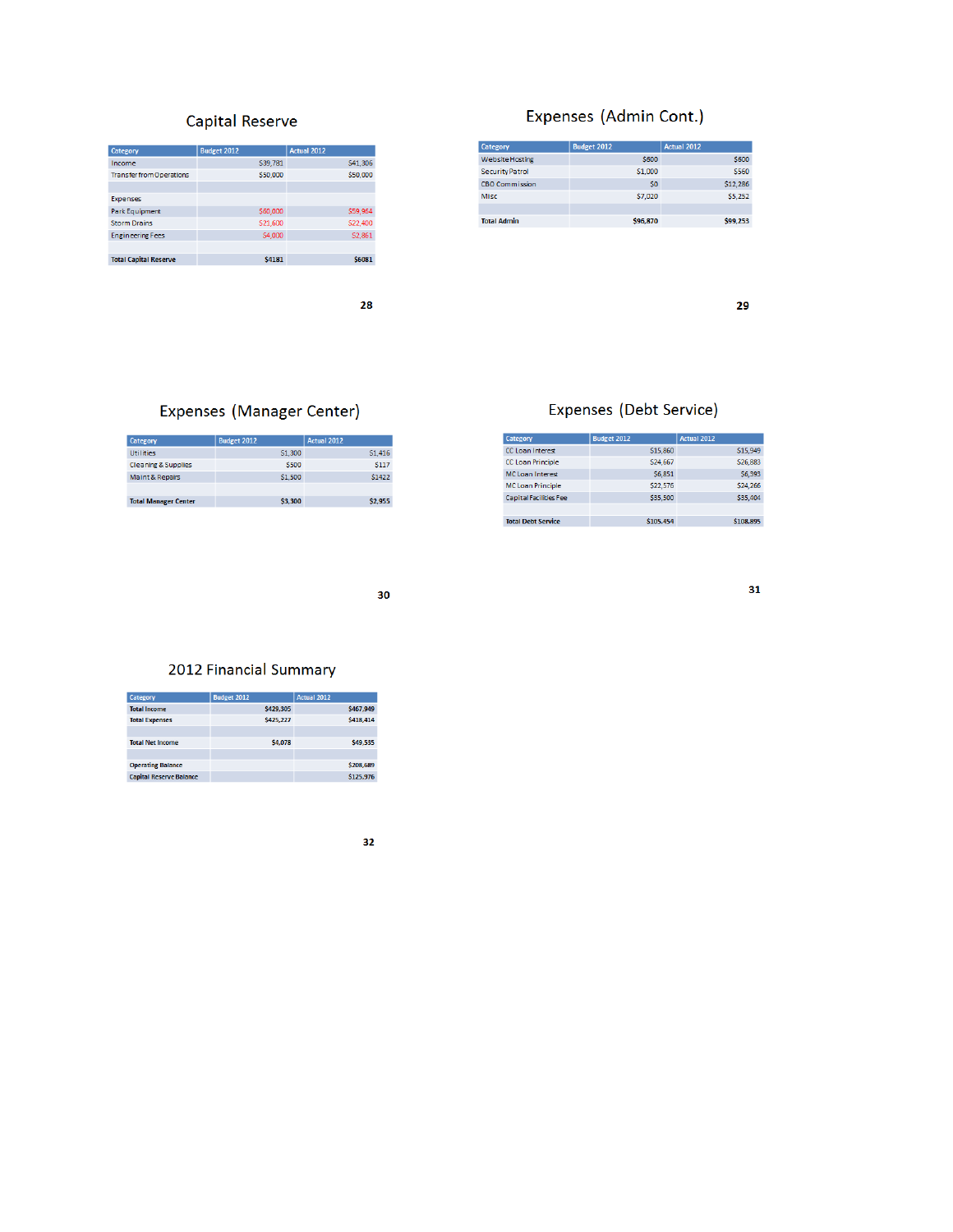#### **2013 Budget Overview:**

**Category** 

Before 2012 there was only one budget, no distinction between the Operating expenses and Capital expenses and Reserves.

Now, starting in 2012, there are two separate ones, Operations and Capital.

Stoney and Steve explained where the dues go. If anyone is concerned, they can place a breakdown in the next monthly meeting.

Community Center loan was modified in 2011, the current rate is 5.0%, and the balance is \$300,493.

The manager center/office/shop also were modified in 2011, the current rate is 4.79% and the balance is \$128,863.

The capital facilities fee is the fee that the subdivision pays on the loan for the original infrastructure. The outstanding balance is \$313,037.

| Income             |
|--------------------|
| <b>Budget 2013</b> |

| CC RentalIncome        | \$12,000  |
|------------------------|-----------|
| <b>Homeowners Dues</b> | \$402,000 |
| Collections Income     | \$12,000  |
| Fines & Late Fees      | \$4,500   |
| Mgr Home Rental Income | \$10,945  |
| Misc Income            | \$3,040   |
|                        |           |
| <b>Total Income</b>    | \$444,485 |

# Expenses (Payroll)

| <b>Category</b>       | Budget 2013 |
|-----------------------|-------------|
| <b>Payroll Taxes</b>  | \$21,500    |
| Wages                 | \$99,331    |
| Mileage Reimbursement | \$1,200     |
|                       |             |
| <b>Total Payroll</b>  | \$122.031   |

37

# Expenses (Grounds)

| Category                 | <b>Budget 2013</b> |
|--------------------------|--------------------|
| <b>Trees</b>             | \$300              |
| <b>Sidewaks</b>          | \$2,000            |
| Fertilizer & Weed        | \$4,000            |
| <b>Irrigation</b>        | \$3,050            |
| Park Maintenance         | \$2,000            |
| General                  | \$1,000            |
| <b>Fence Maintenance</b> | \$3,000            |
| <b>Entry Sign</b>        | \$150              |
| Small Tools              | \$750              |
| <b>Supplies</b>          | \$2,250            |
| <b>Total Grounds</b>     | \$18,500           |
|                          |                    |

39

# Expenses (Streets)

| \$36,250 |
|----------|
| \$10,000 |
| \$9,000  |
| \$25,000 |
| \$500    |
| \$3,000  |
|          |
| \$83,750 |
|          |

40

38

## Expenses (Community Center)

| Category                       | <b>Budget 2013</b> |
|--------------------------------|--------------------|
| <b>Utilities</b>               | \$3,800            |
| CC Checkout (Renters)          | \$1,400            |
| <b>Cleaning &amp; Supplies</b> | \$2,250            |
| Garbage Removal                | \$2,500            |
| Maintenance                    | \$1,500            |
|                                |                    |
| <b>Total Community Center</b>  | \$11.450           |

# Expenses (Equipment)

| Category                      | <b>Budget 2013</b> |
|-------------------------------|--------------------|
| Reg/License/Permit            | \$250              |
| <b>Vehicle Repair</b>         | \$1,200            |
| <b>Shop Utilities</b>         | \$1,500            |
| Fuel and Oil                  | \$4,500            |
| <b>Equipment Repair/Maint</b> | \$2,000            |
|                               |                    |
| <b>Total Equipment</b>        | \$9,450            |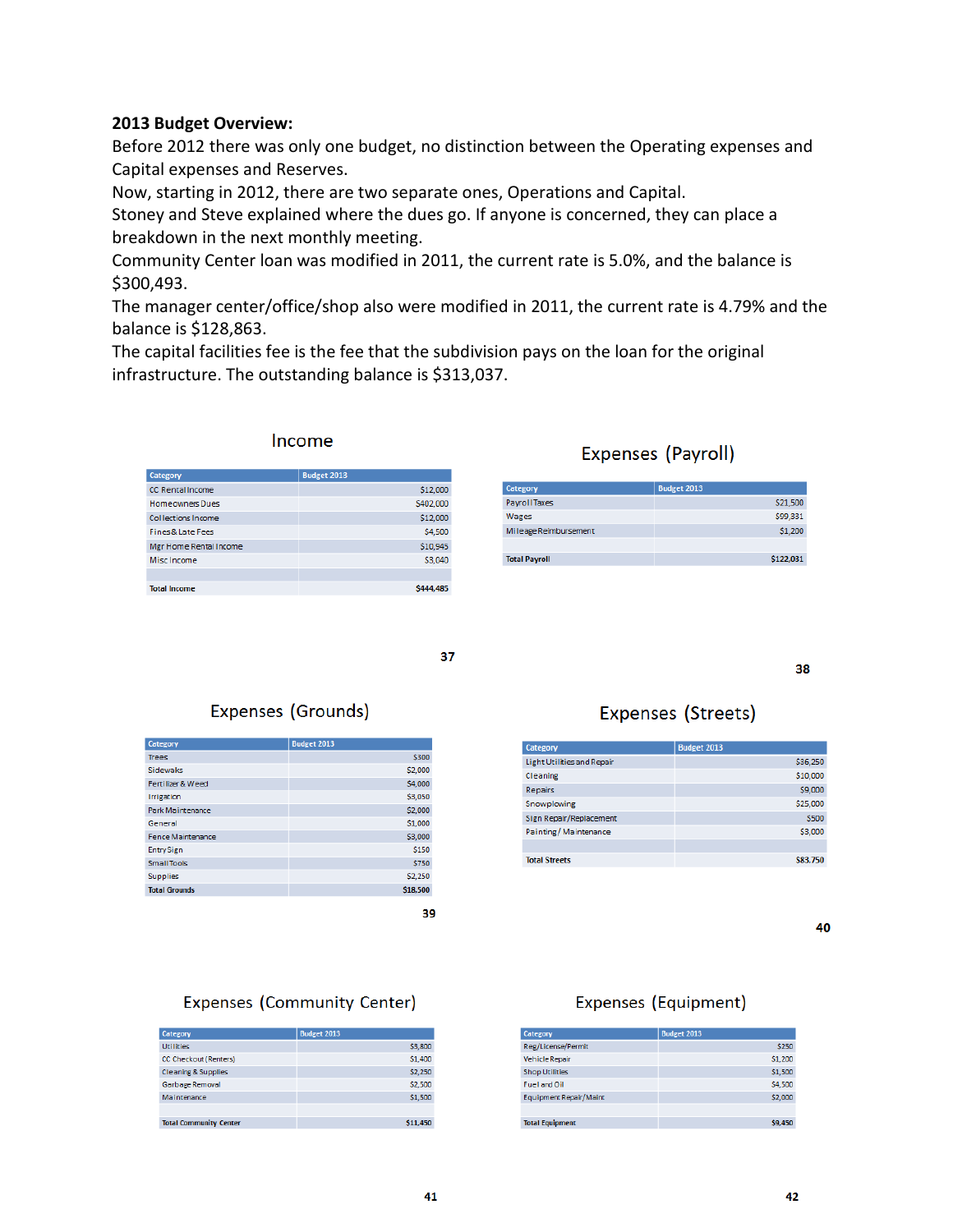# Expenses (Admin)

| Category                         | <b>Budget 2013</b> |
|----------------------------------|--------------------|
| Legal & Accounting               | \$10,000           |
| Insurance                        | \$30,805           |
| <b>Office Supplies</b>           | \$2,500            |
| <b>Office Equipment</b>          | \$1,000            |
| <b>Stationary &amp; Printing</b> | \$2,000            |
| Postage                          | \$4,000            |
| Telephone/Internet               | \$2,600            |
| <b>Meeting Expenses</b>          | \$1,000            |
| <b>BOD Meeting Expenditures</b>  | \$14,000           |
| <b>Property Taxes</b>            | \$10,800           |
| D & O Insurance                  | \$3,075            |
| Note Taker Pay                   | \$500              |
|                                  | 43                 |

# Expenses (Admin Cont.)

| Category               | <b>Budget 2013</b> |
|------------------------|--------------------|
| <b>Website Hosting</b> | \$600              |
| <b>Security Patrol</b> | \$1,000            |
| <b>CBO Commission</b>  | \$4,000            |
| Misc                   | \$3,396            |
|                        |                    |
| <b>Total Admin</b>     | \$91.276           |

44

# Expenses (Manager Center)

| <b>Category</b>                | <b>Budget 2013</b> |
|--------------------------------|--------------------|
| <b>Utilities</b>               | \$1,300            |
| <b>Cleaning &amp; Supplies</b> | \$350              |
| Maint & Repairs                | \$1,000            |
|                                |                    |
| <b>Total Manager Center</b>    | \$2.650            |

# Expenses (Debt Service)

| <b>Category</b>           | <b>Budget 2013</b> |
|---------------------------|--------------------|
| CC Loan Payment           | S40.525            |
| <b>MC Loan Payment</b>    | S29.427            |
| Capital Facilities Fee    | \$35.426           |
|                           |                    |
| <b>Total Debt Service</b> | \$105.378          |

45

46

# 2013 Operation Budget Summary

| Category                | <b>Budget 2013</b> |
|-------------------------|--------------------|
| <b>Total Income</b>     | S444.485           |
| <b>Total Expenses</b>   | <b>S444.485</b>    |
|                         |                    |
| <b>Total Net Income</b> | \$0                |

## **Capital Reserve**

| Category                              | Budget 2013 |
|---------------------------------------|-------------|
| Income                                | \$41,200    |
| Transfer from 2012 Operations Surplus | \$10,800    |
|                                       |             |
| Expenses                              |             |
| Park Improvements                     | \$30,000    |
| <b>CC New Flooring</b>                | \$12,000    |
| <b>Remodelfor Sheriff Office</b>      | \$5,000     |
| <b>Vehicle Purchase</b>               | \$5,000     |
|                                       |             |
| <b>Total Capital Reserve</b>          | \$0         |

48

#### 47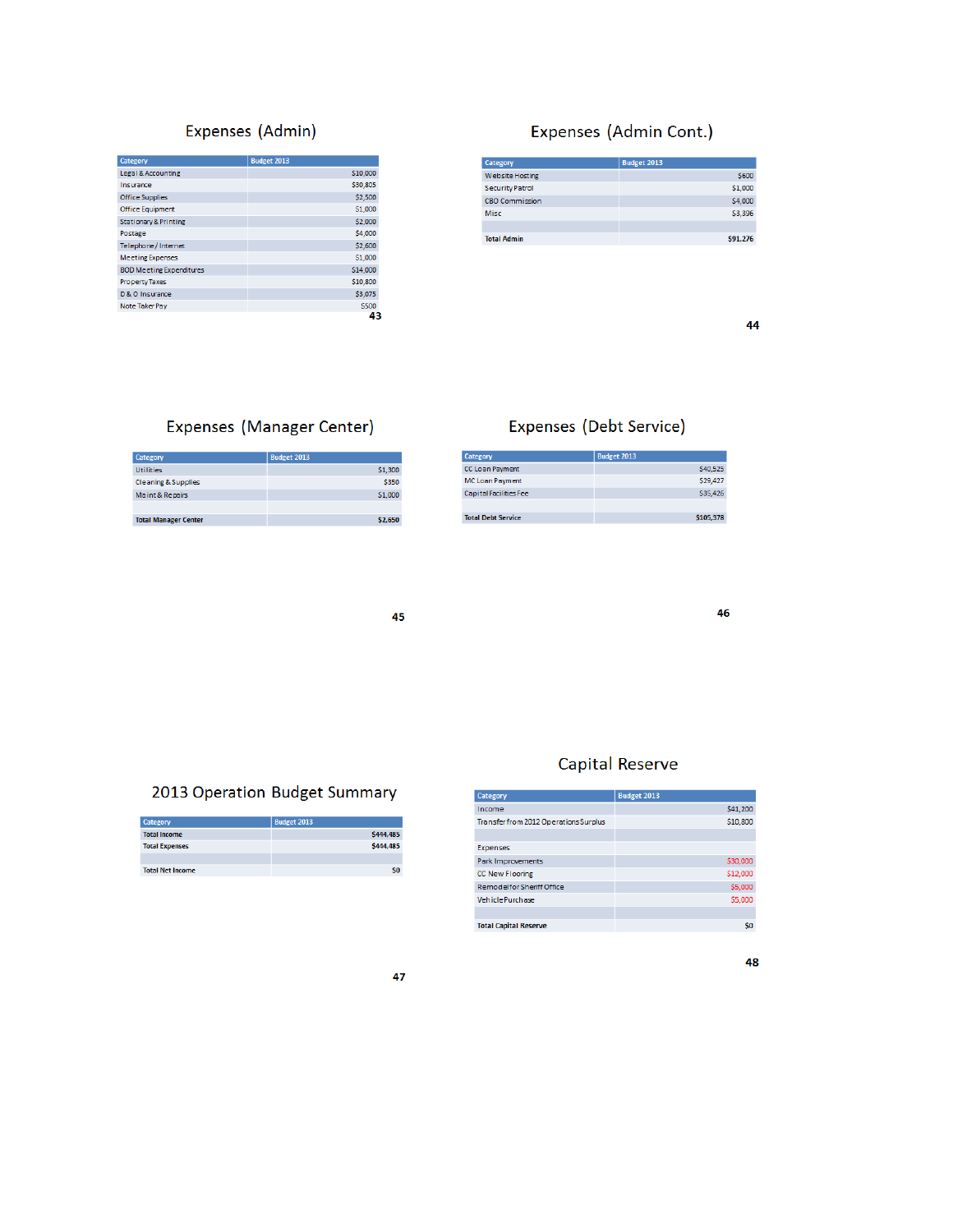## **Public Comment:**

Snowplow contract explained after inquiry from homeowners. Joseph Bridges asked about people driving on lawns throughout the subdivision. Stoney said they would work on putting snow markers.

Stoney explained that they were required to make parks that are appropriate for all ages. Homeowners are worried that the volleyball net will not be enough and that the children on that side of the subdivision will not have anything to do since volleyball nets are for older kids. Joseph Bridges also wondered about the aerators in the pond. Stoney replied that there are only four working out of six right now and that a scuba diver will need to go down and figure out what is wrong with the other two.

Another homeowner asked about having porta potties in the summer again. Stoney said all went fairly well last summer and that they will try to have one in the park as well as by the pond. They are still discussing the possibility of an actual structure but they are worried about vandalism and the expenses to add electricity. The storeowners around the pond cannot afford to allow people to use their bathrooms either because they were not made for commercial use. A homeowner, who also drives buses for the Belgrade school district, stated that there are nine buses and between all the parked cars in the street and the garbage cans, they are having a difficult time maneuvering the buses around. Stoney said they are working on the issue. Homeowners asked questions regarding homemade gravel/ concrete pad that they received letters about. Stoney said they needed to submit landscape approval form.

One homeowner received a letter for a vehicle parked in front of their property but it is not their vehicle and they do not want to get fined for it. Stoney informed her to let the office know as soon as possible so they can take care of it.

Brenda Throop made sure the homeowners knew of the ways to be informed about subdivision issues. The website, monthly meeting minutes, and newsletter are all available to the public. Curtis brought up that it is the landlord's responsibility to deal with the property, not the renter's.

The board is brainstorming ideas to fix parking problem.

The board unanimously voted to adjourn the meeting at 8:51pm on January 15, 2013.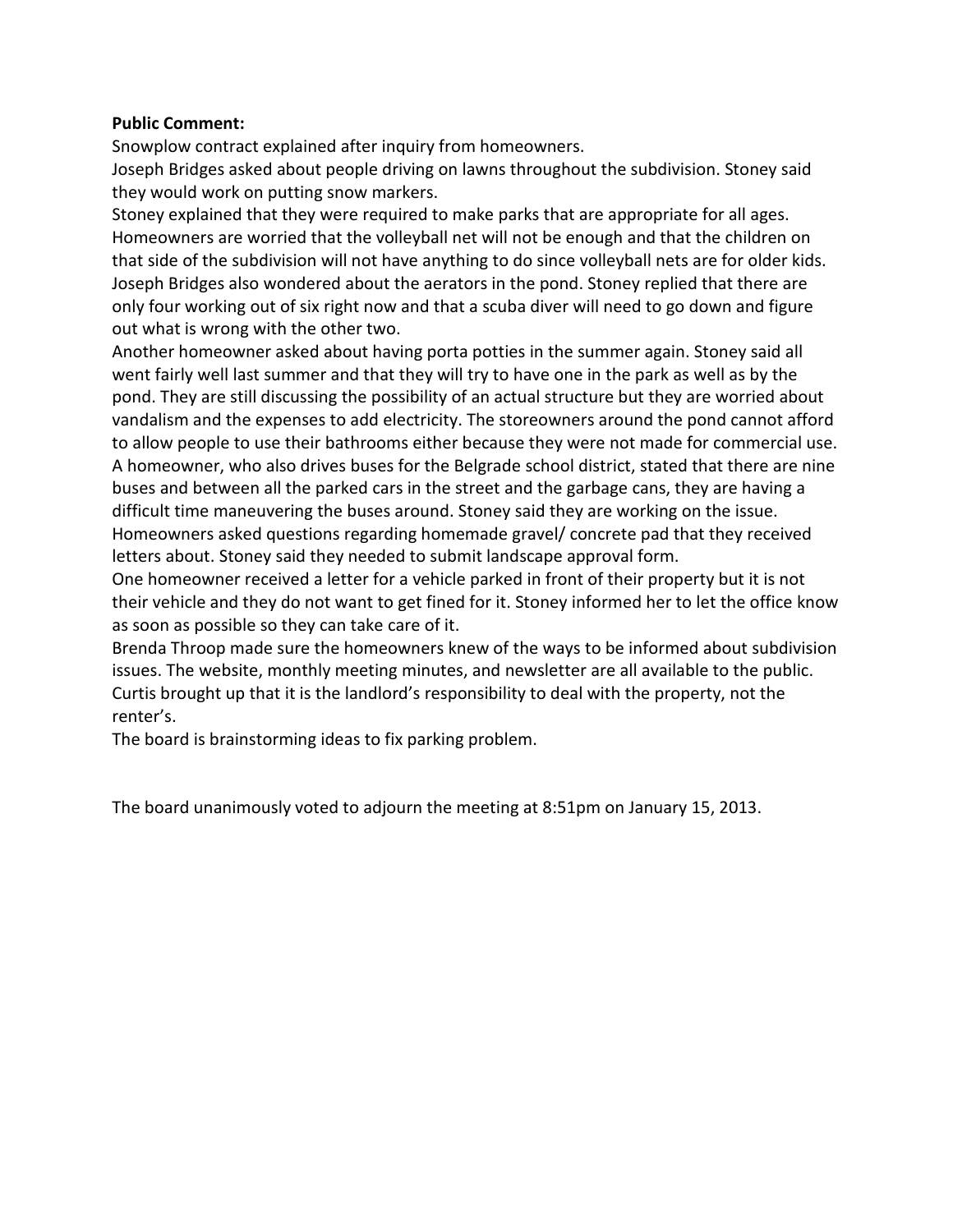October 15<sup>'</sup> 2013 Monthly Meeting Minutes

Meeting Called to order at 7:00 by Stoney

Board Members present: Stoney, Joel, Curtis and Steve

Board Members absent: Brenda

Others in attendance: Danny Hilkemeier, Charlene Hilkemeier, Kathy Walker, Partick Baciu, Jeff Clements, Gallatin County Deputy Sherriff joined the meeting at about 7:15.

August Meeting Minutes will be approved via email.

Financial Report provided by Steve. No Questions or comments.

Landscape Reviews: None

General Fine Structure. Stoney provided the history and indicated this was the 3 month for public comment on the policy. Pat asked a question about the process for a policy. The board clarified the process to Pat. Joel made a motion to accept the policy as presented with an effective date of January 1, 2014. Stoney Seconded. Motion passed 4-0.

Stoney provided an update on the maintenance report and covenant enforcement report.

Stoney announce the November CPR class. Jeff asked if there would be one in the spring before swimming season. The board indicated that they thought that would be the case.

Citizen comments: Pat had several comments about street parking, fireworks and atvs. The board had a discussion of various issues related to these topics.

Meeting was adjourned at 7:32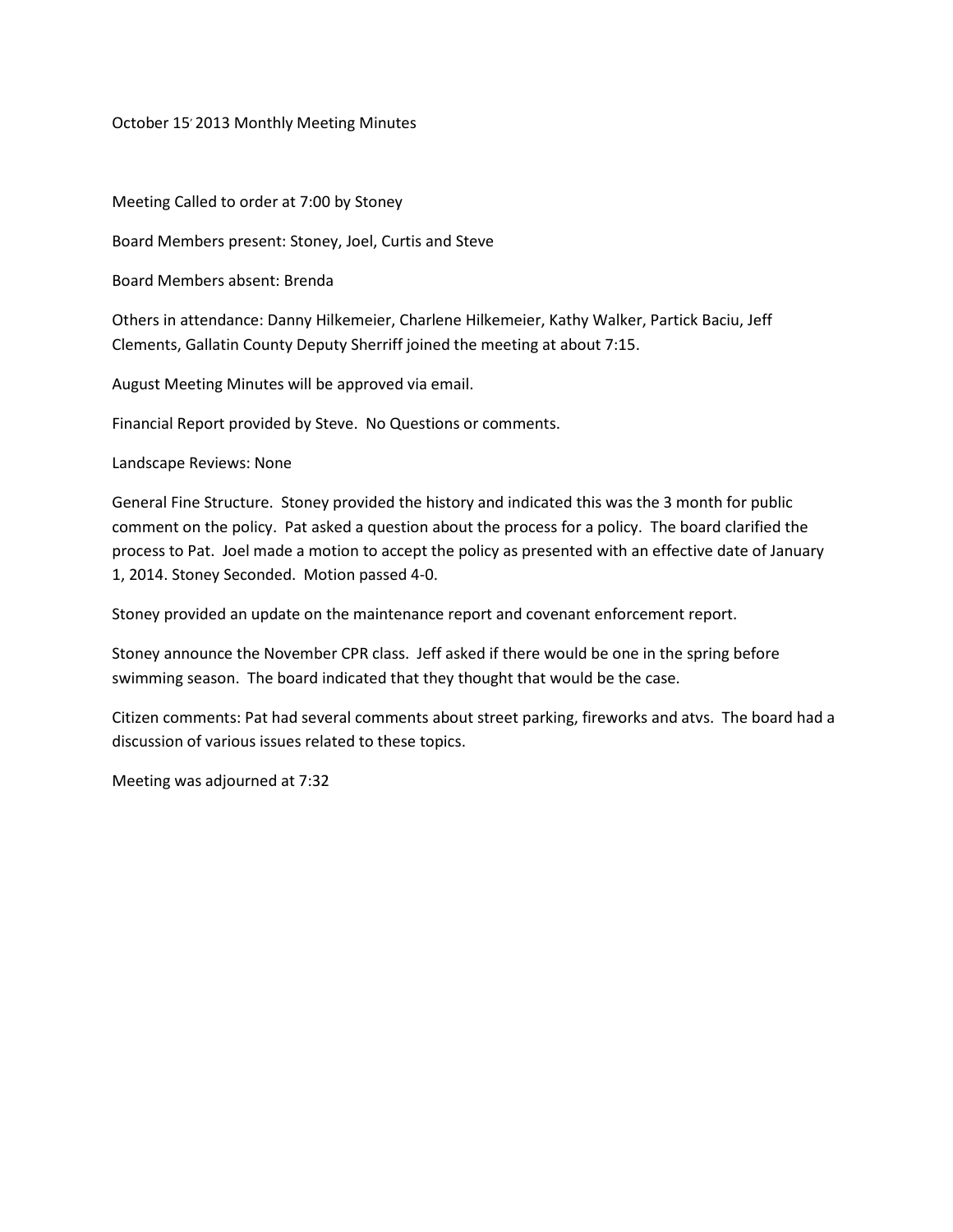River Rock Property Owner's Association Board of Directors Meeting 240 North River Rock Drive Belgrade, MT 59714 November 19, 2013

## **Board of Directors in Attendance:**

Steve Eaton, Treasurer- Term expires 1/16 Stoney Wahl, President- Term expires 1/16 Curtis Backlin, general board member- Term expires 1/14, appointed 11/12

## **Absent:**

Brenda Throop, Secretary-Term expires 1/15, appointed 7/12 Joel Schumacher, Vice President- Term expires 1/14

## **Attendees:**

Jeff Clements Pat Baciu Suzette Whipple

Meeting was called to order by Stoney Wahl at 7:00pm on November 19, 2013.

## **Approval of Minutes:**

The minutes will be approved through e-mail.

## **Financial Report:**

Steve detailed the financial report.

## **Old Business:**

Zoning Text Amendment

- Final Approval for zoning text amendment application that will be presented to the Gallatin County Zoning Commission.
- Moving forward to file application with the county.
- The amendment will allow sheds to be closer to the property lines.
- Questions from property owners
	- o Regarding shed size for new amendment. If the shed is larger than 120 square feet than you will need to meet original zoning regulations. The text amendment is only for sheds 120 sq ft or less. Board of Directors recommended to property owner that if they want larger sheds to qualify for the text amendment
	- o Regarding paperwork submittal to RRPOA. The amendment allows property owners to build sheds under 120 sq ft without land use permit.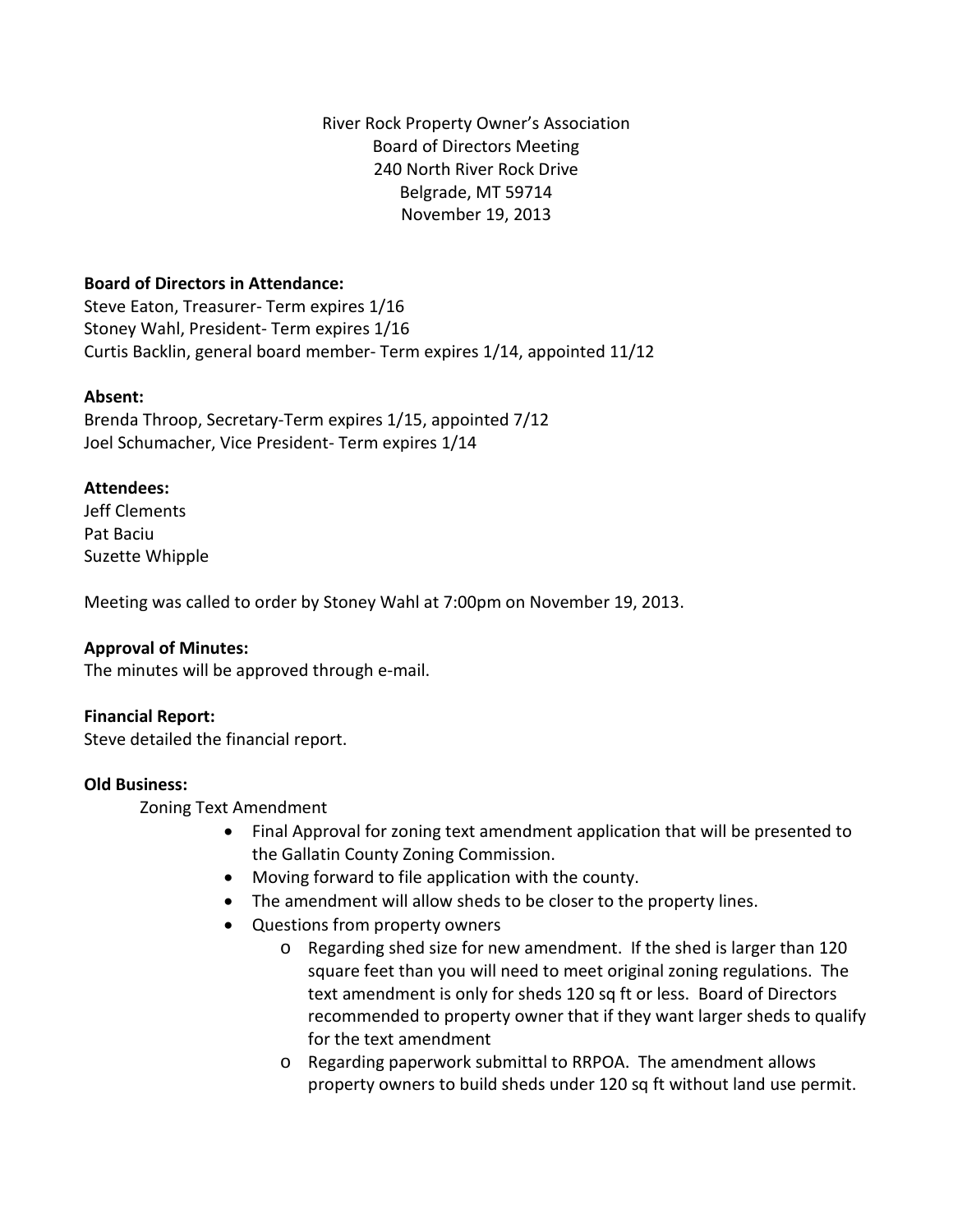Property owners will still need to submit Architectural Landscape Review Form to the RRPOA to build the structure.

- o Stoney Wahl motioned to adopt the zoning text amendment document as written to submit to the Gallatin County Zoning Commission. Curtis Backlin seconded the motion. All were in favor and the motion passed.
- o Stoney answered questions regarding the process once the application is submitted to the county. The county and the RRPOA will give notice of the meeting. There was discussion regarding the mailing of the notice (\*the mailing is only required for Zoning Map changes not text amendments.)

## **New Business:**

Maintenance Manager Report

- The main focus of has been on 2014 budget project bids.
- Some of the projects include the final phase of the park improvements.

## Covenants

- 65 Violations
- $\bullet$  3 2<sup>nd</sup> Violation Letters Sent
- $\bullet$  4 Properties Fines

Lighting Contracts with Northwestern Energy

- Property owners are currently paying for lights in the Commercial Parking Lot. There are a total of 18 lights and we will be canceling the contract for 11 lights. The Commercial Village Owners Association will have the option to continue the contract.
	- o Public Comment: Suzette Whipple recommended that the recycle bins be lit. Stoney discussed that the street and the entrances will continue to be lit and paid for by the RRPOA.
	- o Cost savings are around \$360/month. The amount of dues that the commercial lot owners pay does not cover the lights. The commercial village owners association owns the large parking lot. It is their responsibility to maintain the lot. The CVOA has a combined interest in the parking lot and should maintain it and the lights within the parking lot.
- Our general contracts were also reviewed and it was found that we were being over invoiced for lights that were never installed. The RRPOA will be receiving a credit for these lights.
- Stoney discussed also reviewing the types of lights within the subdivision and moving forward with replacing certain types with fixtures that would improve lighting throughout the public areas.

Meeting Minutes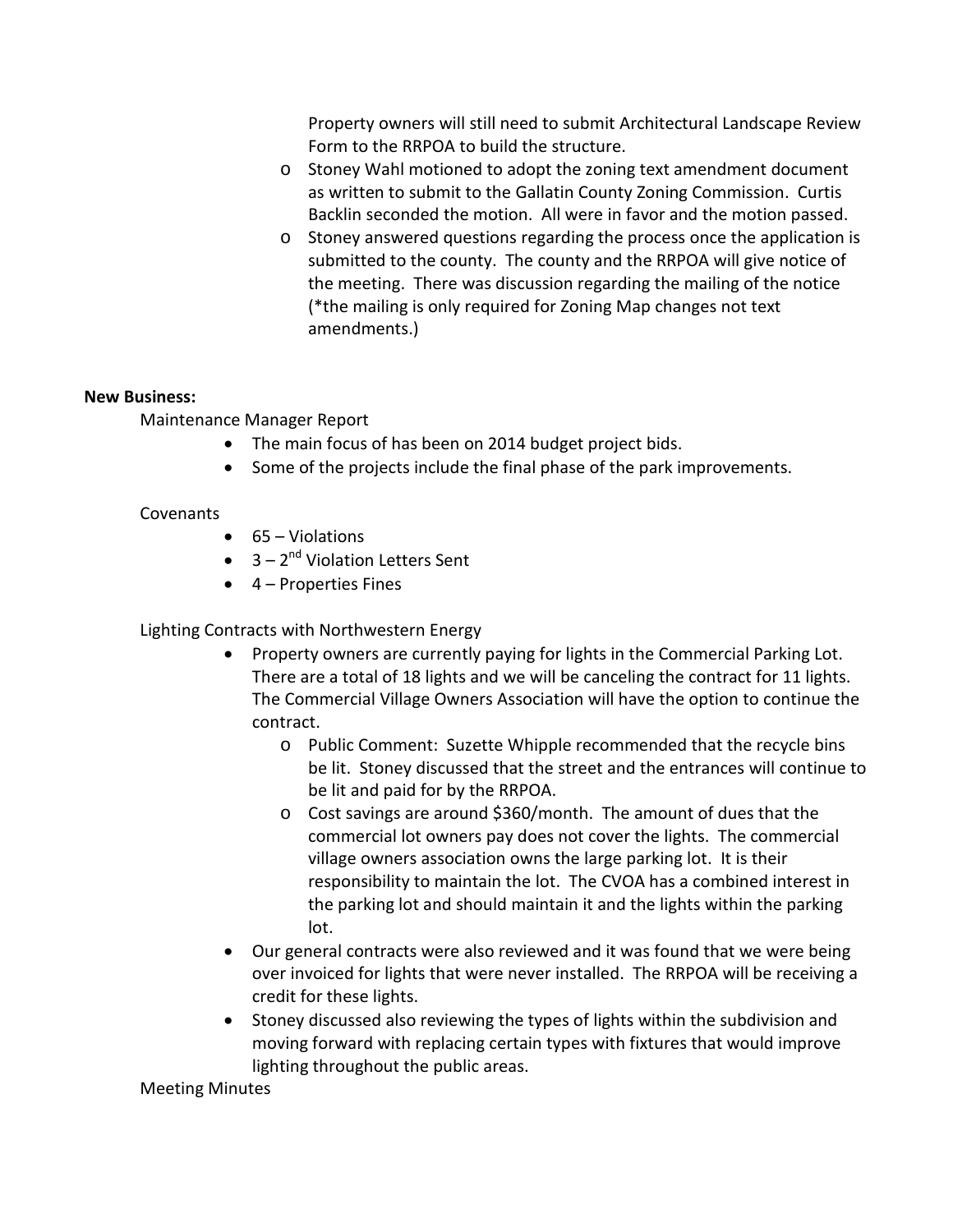• We are in need of a person to take detailed minutes for our public meetings. Please call the office you are interested.

Board Position open in 2014

• There are 2 board positions up for election in 2014. The current board members have the option to run again. Interested property owners should submit a letter of intent to the RRPOA office.

## **Citizen Comment Period**

- Jeff Clements from 43 West River Rock commented that the fence behind him is deteriorating. The fence backs up to the condos so Jeff was wondering who is responsible for the maintenance of the fence. It is possible that it is the condos fence because it runs the length of the condos. Discussion followed regarding the ownership of the fence and it was determined that we would need to look into the matter. Jeff would like to repair the fence to prevent his pets from escaping.
- Curtis asked if the attending property owners had any requests for future projects. Stoney discussed a basketball court, structures that would house the temporary bathrooms during the summer months. Pat asked why not build a permanent bathroom structure. Stoney discussed the issues with a permanent bathroom structure. The main reason is the cost of maintenance is the same regardless but there is an increased risk of vandalism to the actual bathrooms. The county park supervisor suggested that we do not install a permanent structure and suggest that we continue to provide temporary bathrooms during the busy summer months.
- Suzette discussed the installation of playground equipment in the park near the copper bloom condos.
- Pat asked about a skate park instead of a basketball court. Stoney explained that our insurance rates increase with a skate park but not a basketball court. We have also looked into an ice skating rink, which are even more difficult and expensive to acquire insurance.
- Pat asked if we were trying to resolve any issues with street parking. Stoney explained that we are setting precedence with subdivision issues and trying to tackle the issues that would benefit the majority of the subdivision. We continue to research the street parking issue but it is not as cut and dry as it seems. There are many things to think about when addressing street parking including the cost of enforcement to property owners.
- Suzette asked if the Annual Meeting would be held in January again. The meeting will be held January 21, 2014.

The meeting was unanimously adjourned by the board at 7:49pm.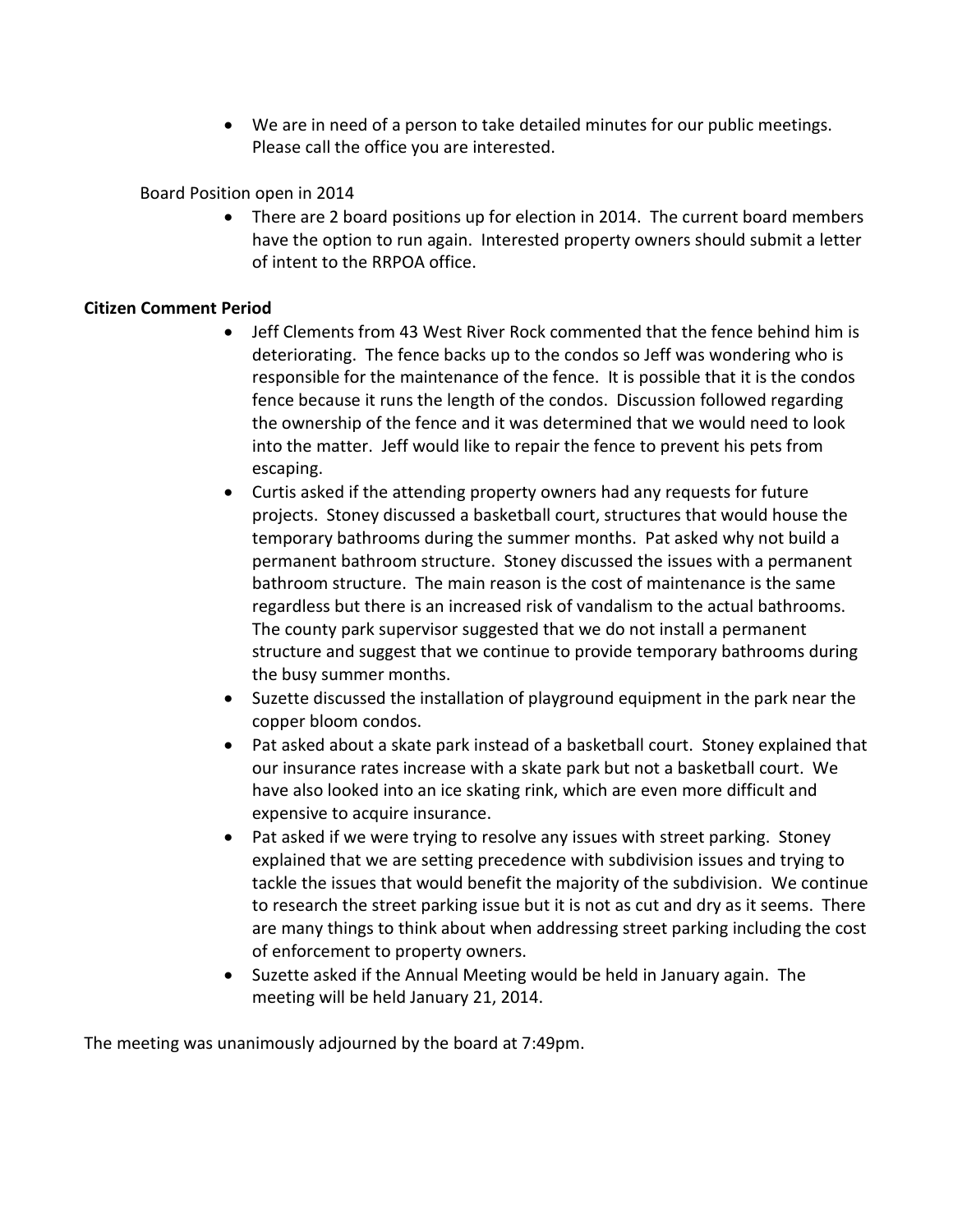River Rock Property Owner's Association Board of Directors Meeting 240 North River Rock Drive Belgrade, MT 59714 December 17, 2013

## **Board of Directors in Attendance:**

Stoney Wahl, President- Term expires 1/16 Steve Eaton, Treasurer – Term expires 1/16 Brenda Throop, Secretary -Term expires 1/15, appointed 7/12 Curt Backlin, General Board Member – Term expires 1/14

## **Absent:**

Joel Schumacher, Vice President – Term expires 1/14

## **Attendees:**

Todd Throop Jeff Clements Kurt Lembke

\*Officer Larsen present for meeting.

Meeting was called to order by Stoney Wahl at 7:00 pm.

## **Approval of Minutes:**

The minutes for November will be approved through email.

## **Financial Report:**

Financial report was detailed and comments were welcome. There were no questions.

## **Old Business:**

• No Old Business

**New Business:**

- Maintenance Manager Report
	- o Craig is preparing for all the projects to complete in 2014.
	- o He is also working on snow removal on sidewalk areas.
- Covenant Enforcement Report:
	- o Violations 58
	- $\circ$  2<sup>nd</sup> letters 4
	- o Fines Issued 1
- The Annual Board Meeting will be January 21, 2014 at 7 pm.
	- o Board Member Election
	- o 2014 Detailed Budget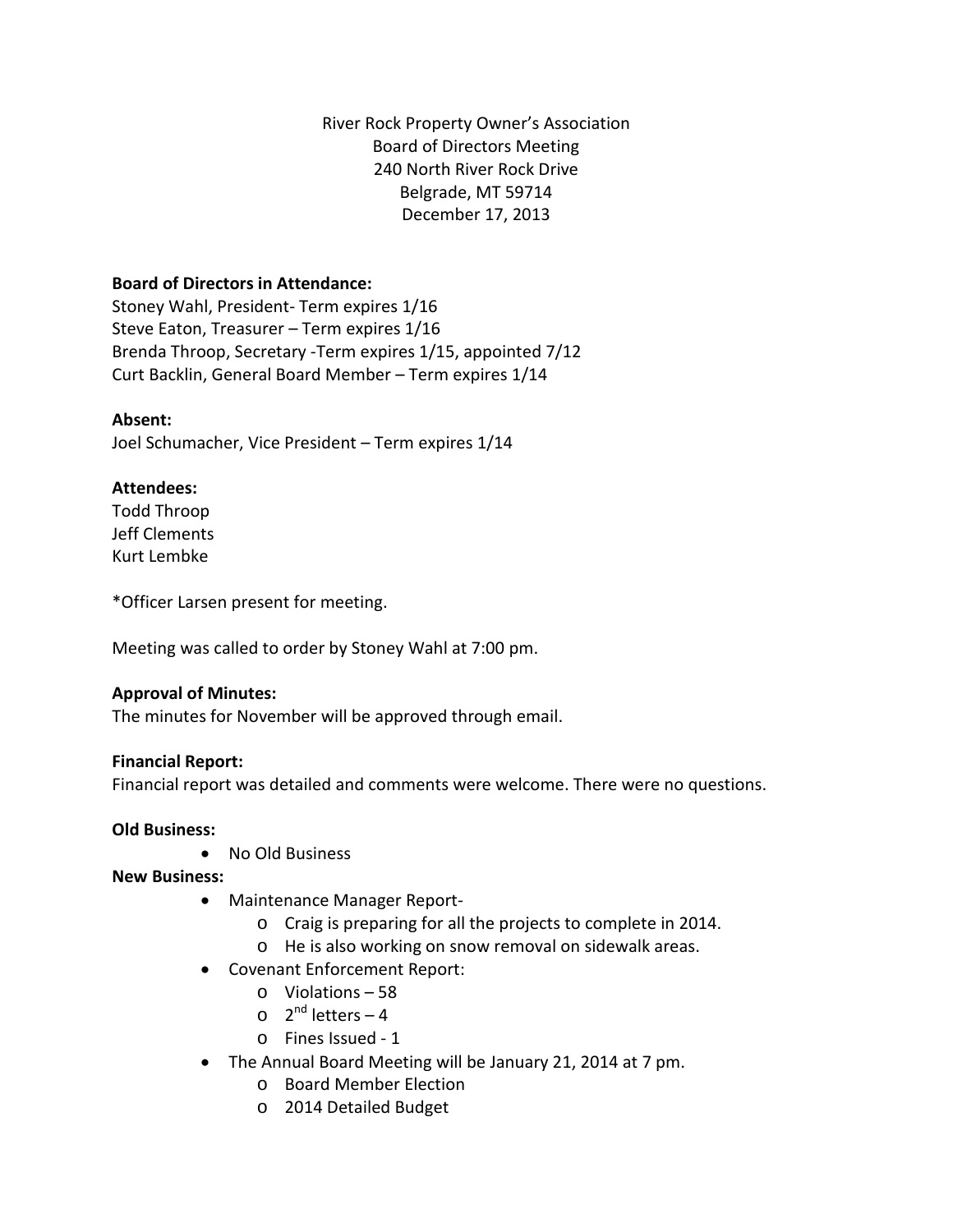- We are in need of a person to take detailed minutes for our public meetings. This is a paid position. Please contact [office@riverrockpoa.org](mailto:office@riverrockpoa.org) if you are interested.
- There will be a couple of board positions open in 2014. Please consider becoming an integral part of your neighborhood – become a board member!
- Winter is in full swing! Please remember to shovel your sidewalks in a timely manner!

## **Citizen Comment Period:**

- Jeff Clements He would like to be notified about the upcoming county zoning meeting.
- Jeff Clements He also would like to comment about the adjoining fence line to his (POA owned?). He feels the wood is breaking down and would like us to follow up on this in the spring.
- Jeff Clements He also would like to inquire if the school can turn the outside speaker down.

The meeting was unanimously adjourned by the board at 7:14 pm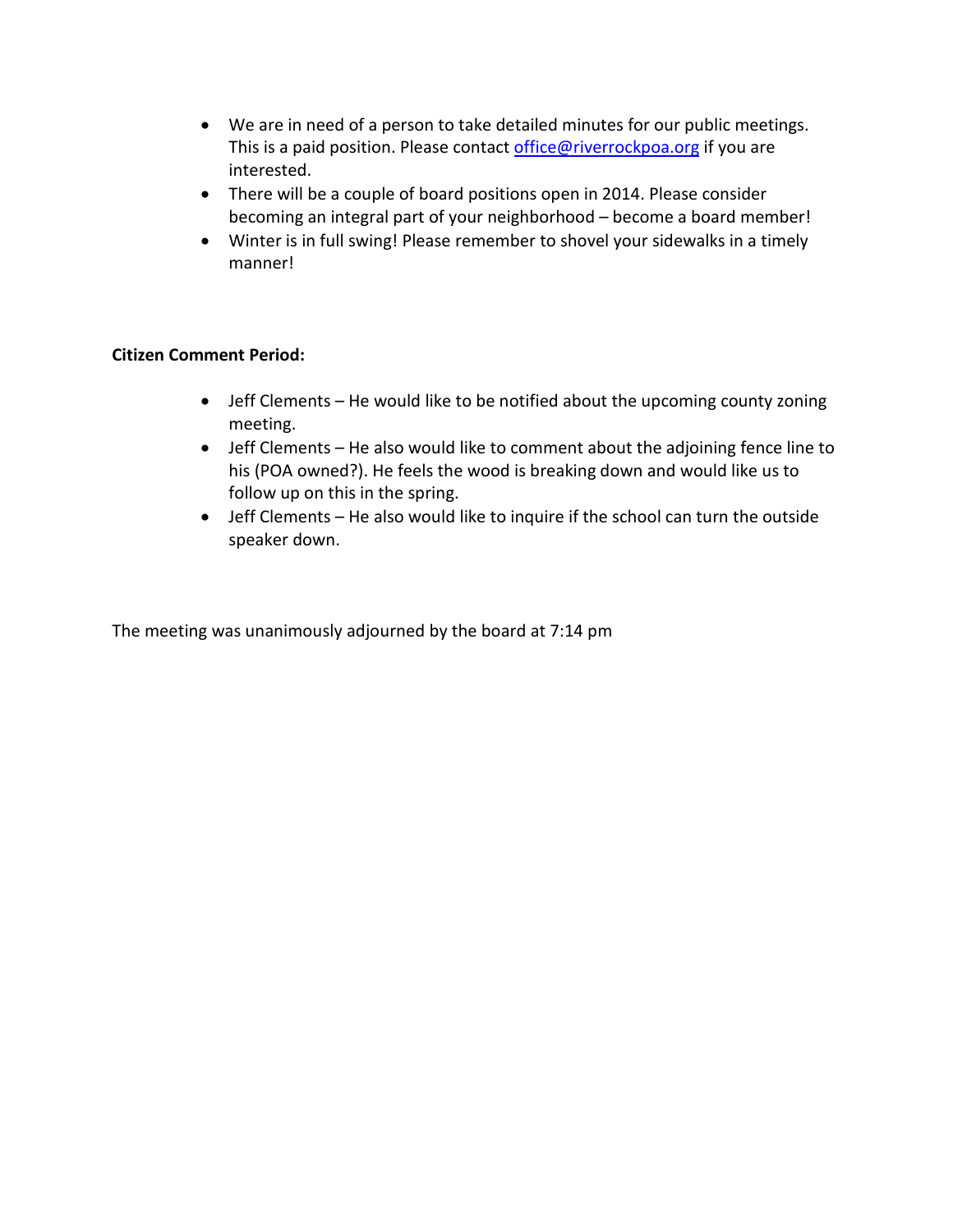River Rock Property Owner's Association Board of Directors Meeting 240 North River Rock Drive Belgrade, MT 59714 February 19, 2013

#### **Board of Directors in Attendance:**

Stoney Wahl, President-Term expires 1/13 Joel Schumacher, Vice President- Term expires 1/14 Steve Eaton, Treasurer-Term expires 1/13 Brenda Throop, Secretary-Term expires 1/15, appointed 7/12 Curtis Backlin, general board member- Term expires 1/14, appointed 11/12

#### **Attendees:**

Dan & Charlene Hilkemeier Renae Pastorino Robert Evans Mike Mattion Joseph Seaman Suzette Whipple

Meeting was called to order by Stoney Wahl at 7:00pm on February 19, 2013.

## **Citizen Comments:**

Renae Pastorino questioned who is responsible for pruning the trees. Stoney replied that the tree maintenance should fall under the maintenance of a home. They will work on starting a new template letter to inform the homeowners.

Stoney briefly explained the program to increase the planting of trees.

## **Approval of Minutes:**

The minutes will be approved through e-mail.

#### **Financial Report:**

Steve Eaton detailed the financial report.

#### **New Business:**

Robert Evans, who manages the school buses for several subdivisions in the Belgrade School District, stated that there are 9 bus routes in River Rock alone. There have been no less than 3 fender benders in the last few months because of parked vehicles.

He handed out a paper showing current routing in the subdivision.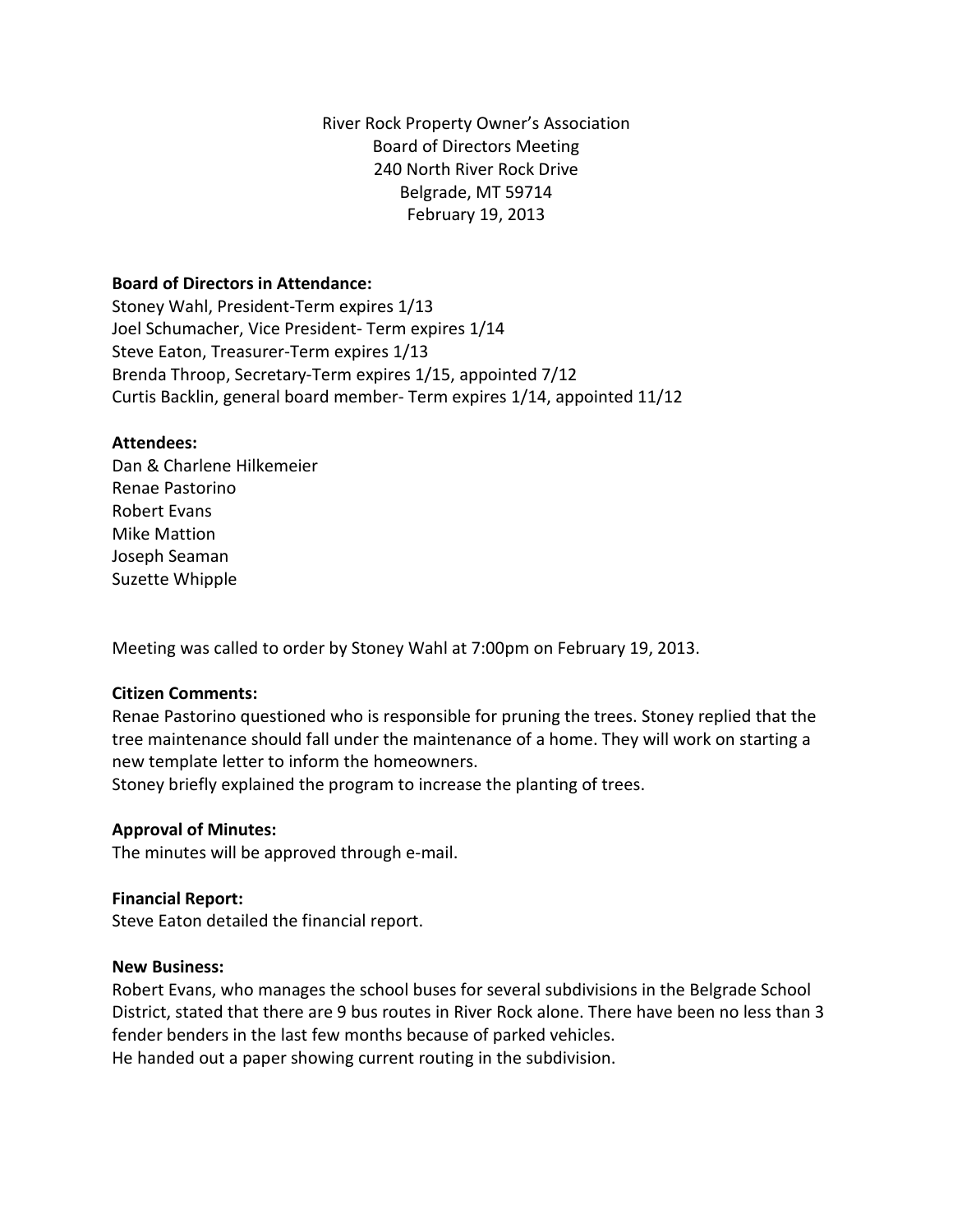Robert brought up the issue of the delay homeowners endure in the mornings because of the buses, they are hoping with some more work on the bus routes that that delay can be decreased.

Ideas for improvements include:

- Reduce stops (cannot reduce the number of buses since the number of kids has not changed.)
- Set up a bus stop shelter in multiple common areas. ( A picture of a bus stop in Big Sky was passed around)

Mike Mattion asked about the buses picking up the less abled children. Robert replied that those buses work on an individual plan and the buses try to get as close to the residence as possible, those students would not need to walk as far.

Curtis asked about the segregation of age among the students. Robert informed him that students Kindergarten through Third grade are not offered bus transportation because of the proximity to Ridge View Elementary.

Stoney brought up that parents may be willing to volunteer to watch the stop.

Robert added that if they keep having issues with the parked vehicles in certain areas of River Rock they may need to move the stops.

Robert said that garbage day is particularly tough to maneuver when the homeowners put their garbage cans past the vehicles.

Stoney said this project will be started, not this summer but the next one.

The meeting was adjourned at 7:30pm by Stoney Wahl.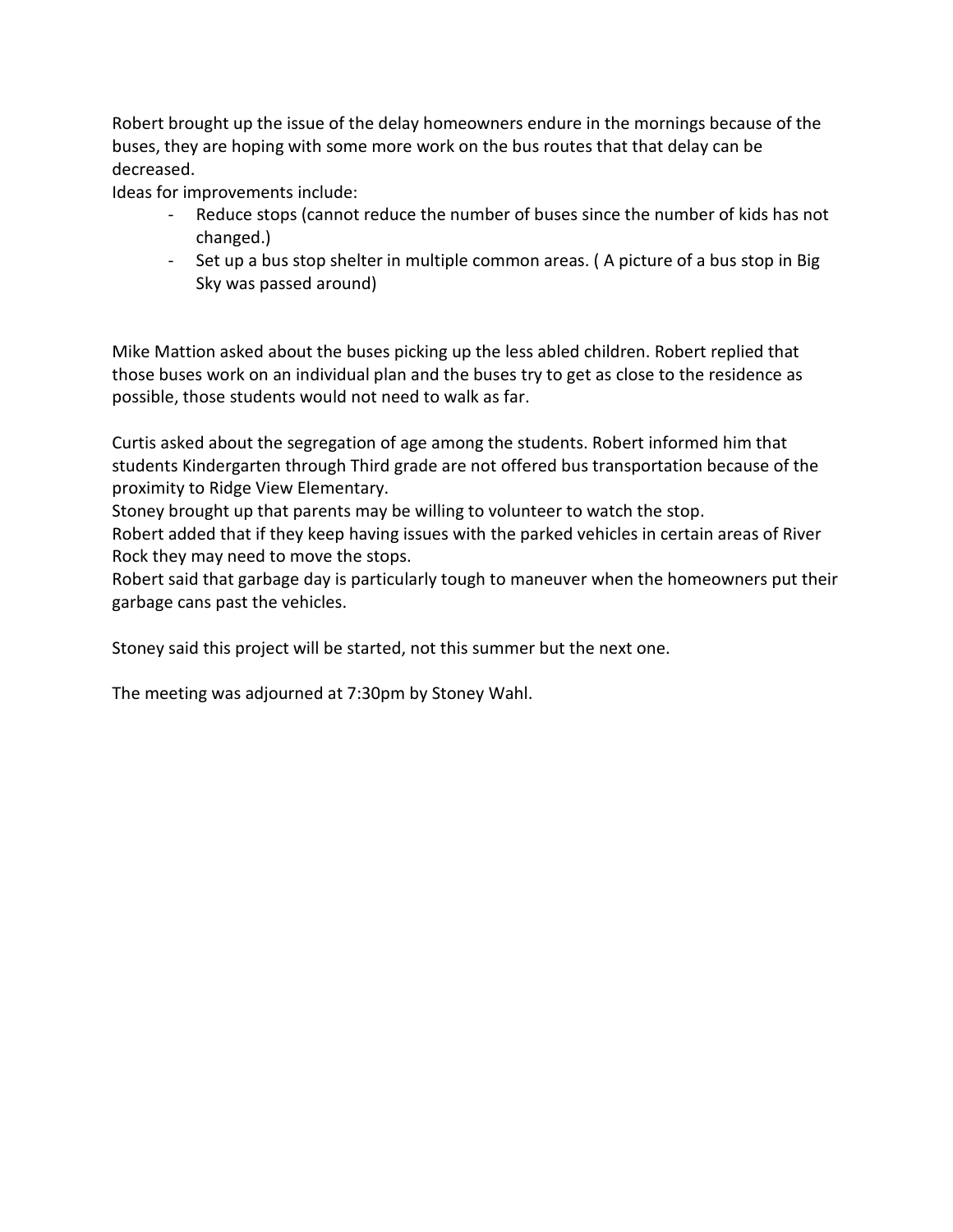River Rock Property Owner's Association Board of Directors Meeting 240 North River Rock Drive Belgrade, MT 59714 March 19, 2013

## **Board of Directors in Attendance:**

Stoney Wahl, President- Term expires 1/16 Steve Eaton, Treasurer- Term expires 1/16 Brenda Throop, Secretary-Term expires 1/15, appointed 7/12 Curtis Backlin, general board member- Term expires 1/14, appointed 11/12

## **Absent:**

Joel Schumacher, Vice President- Term expires 1/14

## **Attendees:**

Ashley Wolff Logan Wolff Ted Suko Brian Krohmer Charlene Hilkemeier Dan Hilkemeier

Meeting was called to order by Stoney Wahl at 7:04pm on March 19 2013.

## **Citizen Comments:**

Dan wondered about the parking situation. They decided to discuss after the meeting. Ted wondered how long the landscape reviews are good.

Stoney replied that they are good for one year, but if they have a change to make on the original review they need to submit the old one as well as the detail they want to change so they do not review the entire property twice.

## **Approval of Minutes:**

The minutes will be approved through e-mail.

## **Old Business:**

Park improvements (Benches and Picnic Tables)

- The board is working on a way to re-route the sidewalk around the community center so the homeowners won't walk through the private events that are being held.
- So that the benches and tables match, they will be either green or brown, which are the colors of the new playground equipment.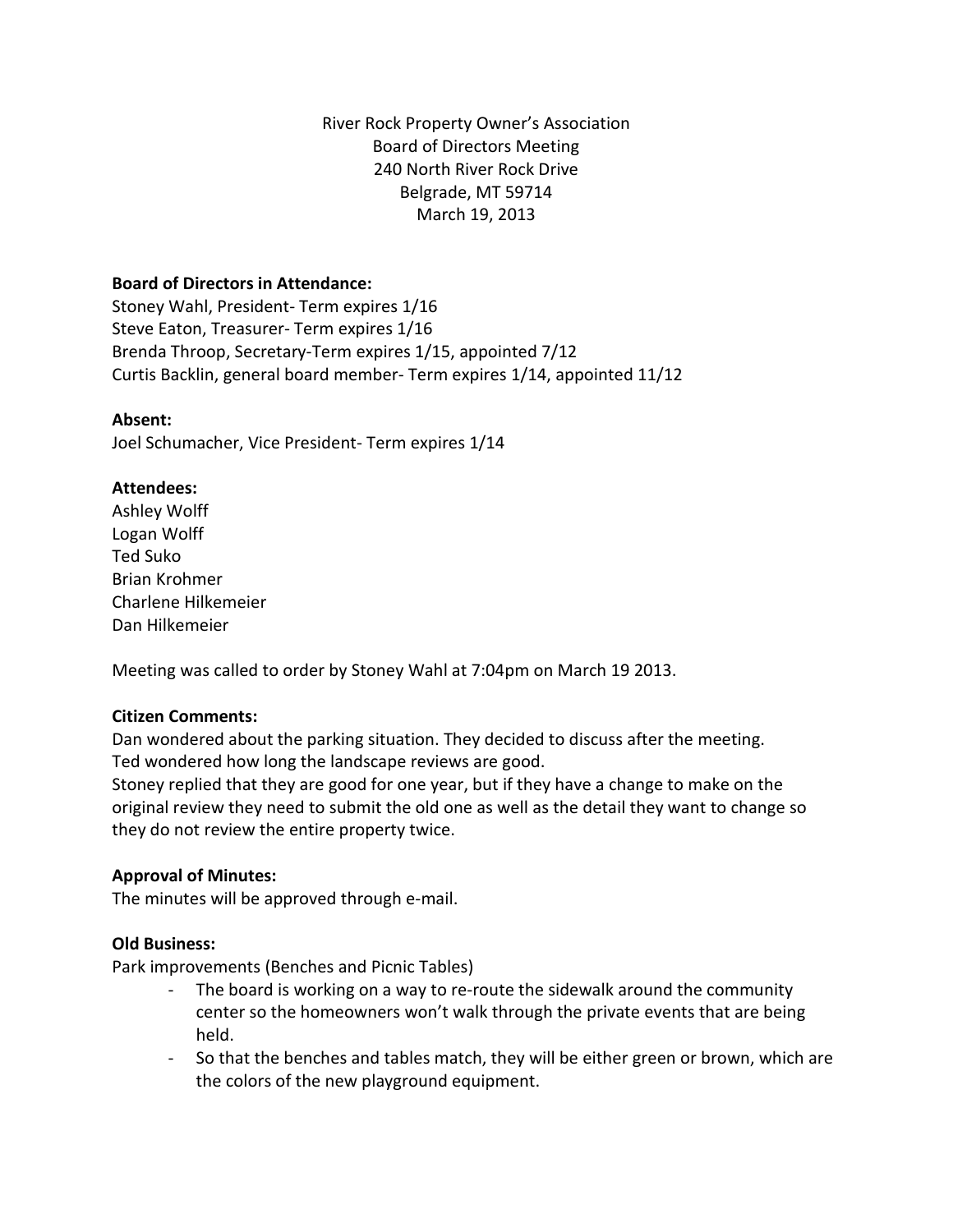- There are a couple other areas around the subdivision that they are thinking to put some benches and tables as well as add more doggy stations.
- The benches and tables will be bolted down rather than put in with cement so that there is the ability to replace or fix them if need be.

Sheriff's Office Update

- The finishing touches are being made; they are just waiting on the completed internet connection.

## **New Business:**

Employee Update

- There is a new maintenance man, Craig Lang. His hours are seasonal for now-part time in the winter and full time in the summer.
- Carey is now full time in the office as General Manager / Office Manager, separating the maintenance and manager work.

Boulevard Tree Order

- Stoney mentioned that the homeowners can still sign up if they have not already.
- This is an opportunity for the homeowners to buy new trees or replace their old ones that have died for a cheaper price. This is also open to people who are interested in getting an extra tree put in.

Community Garage Sale

- The subdivision-wide garage sale will be held on June  $8<sup>th</sup>$ . This event will be advertised.

## **Financial Report:**

Steve Eaton detailed the financial report.

The meeting was adjourned at 7:20pm by Stoney Wahl.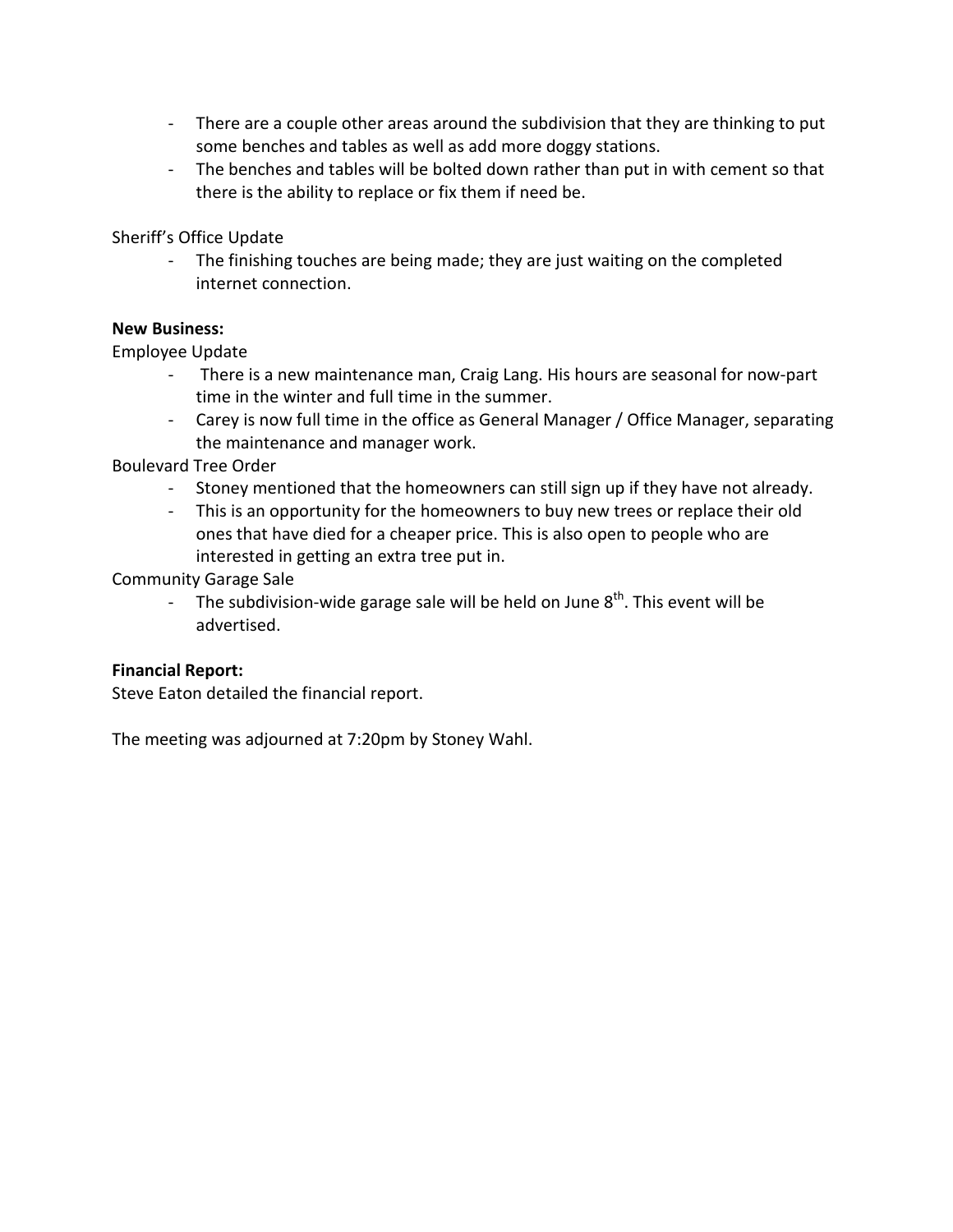River Rock Property Owner's Association Board of Directors Meeting 240 North River Rock Drive Belgrade, MT 59714 April 16, 2013

#### **Board of Directors in Attendance:**

Stoney Wahl, President- Term expires 1/16 Joel Schumacher, Vice President- Term expires 1/14 Steve Eaton, Treasurer- Term expires 1/16 Brenda Throop, Secretary-Term expires 1/15, appointed 7/12 Curtis Backlin, general board member- Term expires 1/14, appointed 11/12

#### **Attendees:**

Charlene Hilkemeier Dan Hilkemeier Irene Wolf Morgan Rawson Shannon Morris Carissa and Jeromy Secondo Webb Ryan Ridhon Tamara Burling Brian Krohmer

Meeting was called to order by Stoney Wahl at 7:00pm on April 16, 2013.

## **Citizen Comments:**

Irene, 405 Green Tree Drive, brought up the issue of a letter she received about her deck cover. She was informed that the letters were sent out to violators of county zoning. In the end, they decided to keep in touch after there is a decision of how to deal with this situation. Stoney said this subject must be covered case by case.

Another issue brought up was the property lines. Residents are having a hard time finding their boundary pins as some may be as much as 5 feet underground.

There was general conversation about property lines.

A homeowner on West River Rock Road wondered what was being done for all the houses on her street that are in violation for not watering or keeping an excessive amount of items in the lawn. She is worried her neighbors are decreasing her own property value.

Stoney mentioned that those people are getting fined, but may be choosing to not do anything and ignore the letters. After a certain number of months, those residents will be sent to collections.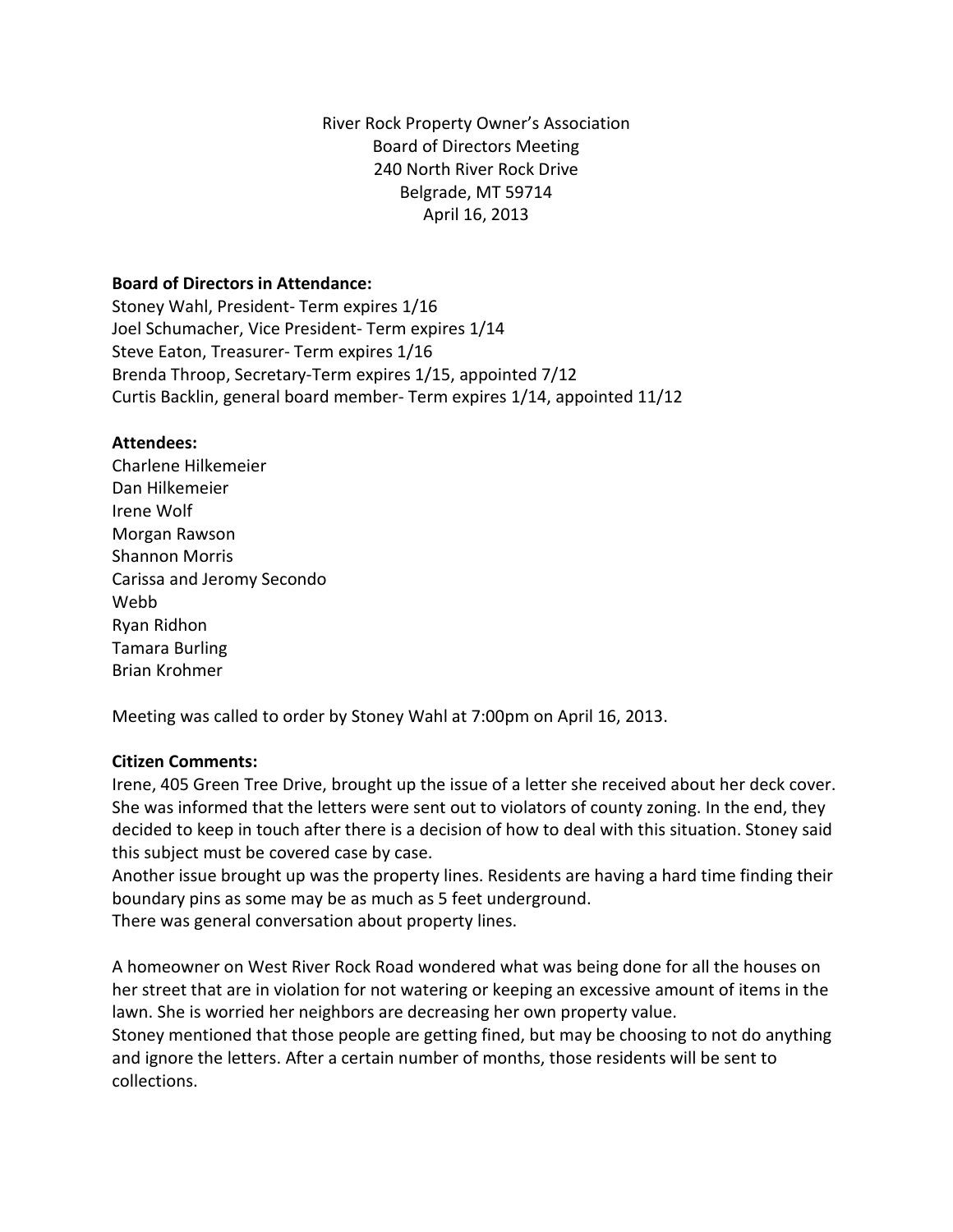Another homeowner questioned the gravel parking situation. They were assured that they are not being singled out and many people have had to pay to replace with asphalt.

Stoney stated that if residents email them or leave some sort of written complaint, they must act on it.

#### **Approval of Minutes:**

The minutes will be approved through e-mail.

#### **Old Business:**

Park Improvements for 2013- Benches & Picnic Tables

Bids for the concrete should be in soon and there should be visible progress with the benches and tables.

Residents were inquiring about forming committees to work on overgrown weeds, etc. The board told her that they are more than welcome and serious committees may get a certain amount of money to buy flowers, etc.

#### Sheriff's Office Update

Pretty much done. Internet is all they are waiting for and that should be installed within the next week or two.

Having the sheriff closer will make it easier for people to file complaints without going all the way to Bozeman. This office will cover the whole Belgrade area and should save money for the board by decreasing the amount of graffiti on the sidewalks.

There should be a public media announcement when they are settled in the Community Center.

## Community Garage Sale

June  $8<sup>th</sup>$ . Call or email the office to be added to the map.

## Boulevard Tree Order

33 trees have been ordered. The deadline for those is May  $1<sup>st</sup>$ . The trees do not need to be placed strictly in the boulevard strip, they can be used for other parts of the yard as well.

#### **New Business:**

## Employee update

The office is working on new landscape review forms to make it easier for property owners to follow.

Craig will be building and installing safety grates for the irrigation ditches.

The board is looking into hiring someone to pick up the dog poop around the subdivision.

#### **Financial Report:**

Steve Eaton detailed the financial report.

The meeting was unanimously adjourned by the board at 7:59pm.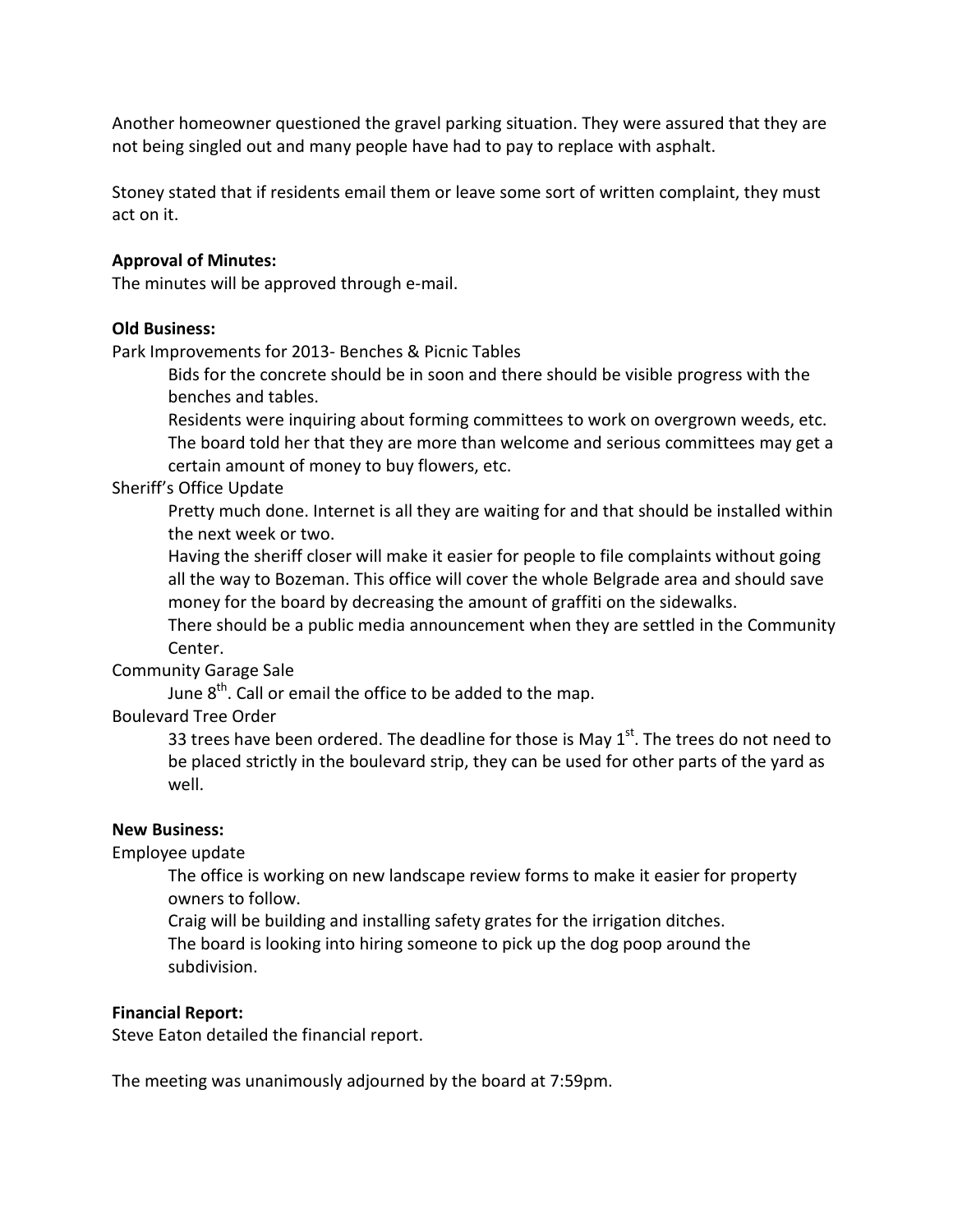River Rock Property Owner's Association Board of Directors Meeting 240 North River Rock Drive Belgrade, MT 59714 May 21, 2013

#### **Board of Directors in Attendance:**

Stoney Wahl, President- Term expires 1/16 Joel Schumacher, Vice President- Term expires 1/14 Brenda Throop, Secretary-Term expires 1/15, appointed 7/12 Curtis Backlin, general board member- Term expires 1/14, appointed 11/12

#### **Absent:**

Steve Eaton, Treasurer- Term expires 1/16

## **Attendees:**

Carolyn Simser Suzette Whipple Danny & Charlene Hilkemeier Ruth Bumgarner Kathleen Miller Jessica Ennist Ty Kraft Lance & Sara Parks Ed Allen Jason Guffey Dave Jillard Betty Dote Levi Shugart Louis Dieter Don & Clarice Walters Leanne Bachmeier

Meeting was called to order by Stoney Wahl at 6:59pm on May 21, 2013.

## **Citizen Comments:**

There were questions concerning what qualifies as too messy for a yard as well as the rules for decks. They were informed that the yards need to be looked at case by case. As for the decks, there are properties that have 8ft setbacks and others that only have 5ft, which could be cause for confusion among residents. They outlined the rules for having decks per the covenants. Others were concerned about the excess dandelions this year and were wondering what the board was going to do about it. The board is working on different ways to get rid of them.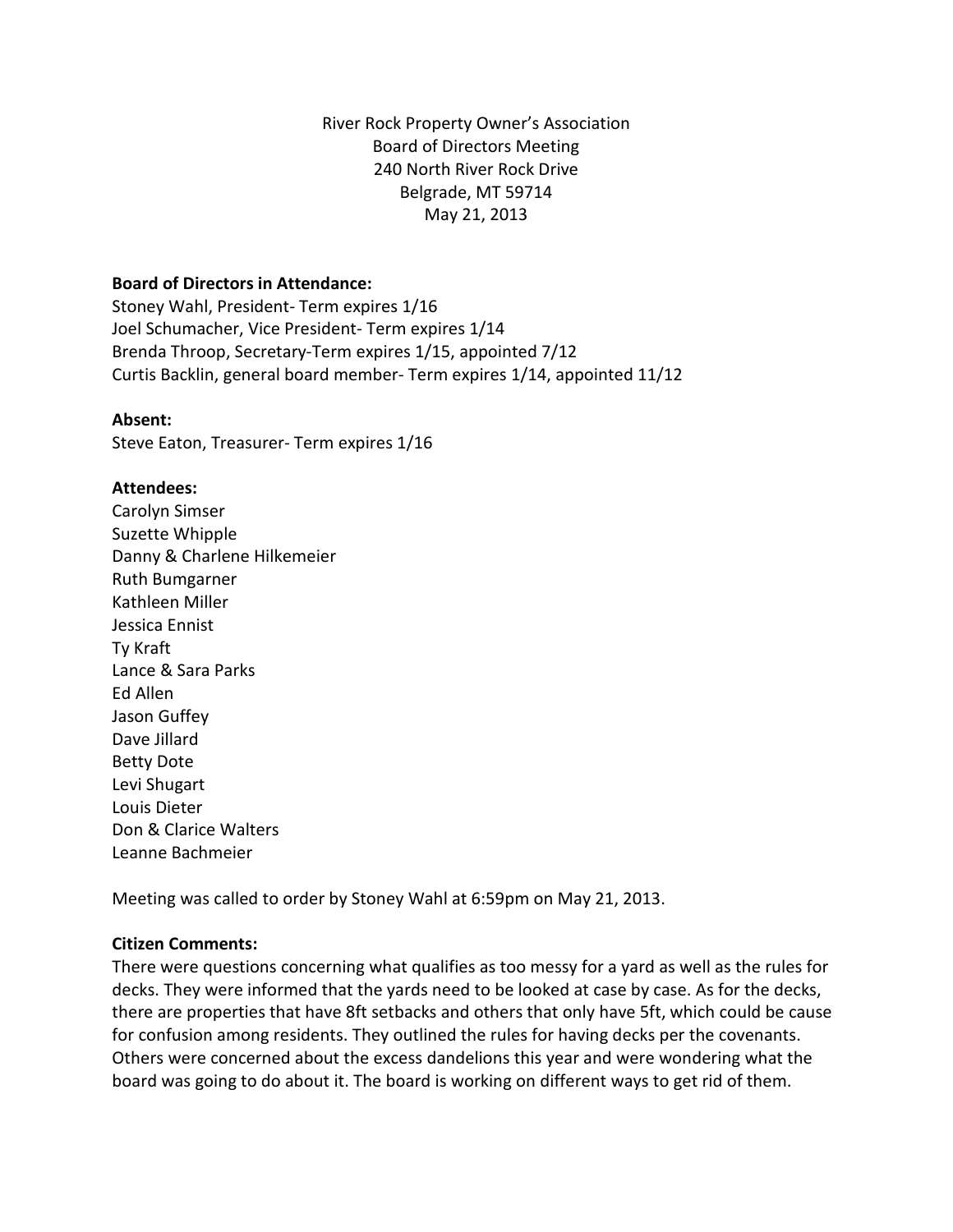A homeowner asked if he could start a committee doing landscape work around the subdivision. The board was ok with it and willing to work that into the budget if he was serious about sticking to it.

The residents were informed that the pond is not to be used as an ice skating rink and that they are working with the insurance to set up a separate place to skate within the subdivision to discourage skating on the pond.

## **Approval of Minutes:**

The minutes will be approved through e-mail.

#### **Financial Report:**

Joel Schumacher detailed the financial report.

#### **Old Business:**

Park improvements-

Concrete slabs were installed and they are working on getting the benches and tables installed.

Sheriff's Office-

There will be a ribbon cutting ceremony as well as a BBQ to celebrate. The date will be put in the paper when it is decided.

Community garage sale-

June  $8<sup>th</sup>$ , make sure to email or call the office to be added to the map.

#### **New Business:**

Audit Report-

## *ATTACH COPY OF REPORT HERE*

Community Center Wi-Fi-

The password will be put on the quarterly statements. It will be free but will not allow residents to download large files, i.e. Netflix. The password now is river2013.

The meeting was unanimously adjourned by the board at 7:53pm.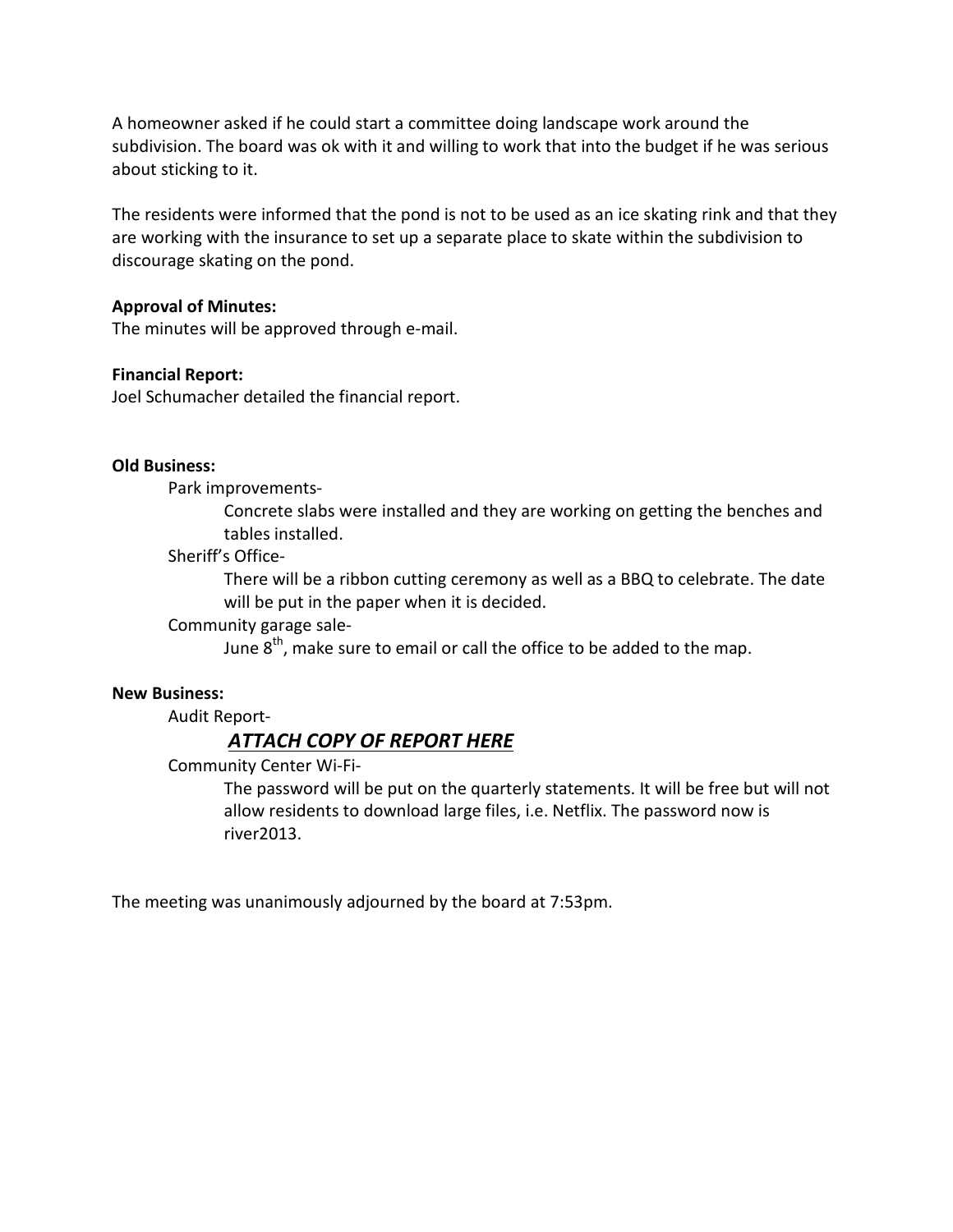River Rock Property Owner's Association Board of Directors Meeting 240 North River Rock Drive Belgrade, MT 59714 June 18, 2013

## **Board of Directors in Attendance:**

Stoney Wahl, President- Term expires 1/16 Brenda Throop, Secretary-Term expires 1/15, appointed 7/12 Curtis Backlin, general board member- Term expires 1/14, appointed 11/12

## **Absent:**

Steve Eaton, Treasurer- Term expires 1/16 Joel Schumacher, Vice President- Term expires 1/14

## **Attendees:**

Chris Wathen Sean Edelen Suzette Whipple

Meeting was called to order by Stoney Wahl at 7:01pm on June 18, 2013.

## **Approval of Minutes:**

The minutes will be approved through e-mail.

## **Financial Report:**

Brenda and Stoney detailed the financial report.

## **Old Business:**

Park Improvements for 2013- Benches and Picnic Tables

• Concrete is finished and all the benches and picnic tables are installed just in time for summer. They will be finishing the landscaping around each concrete pad over the next week.

## Sheriff's Office Finished

- The Ribbon Cutting Ceremony BBQ will be held on July  $13^{th}$ . The fundraiser will be funded by them but River Rock will provide the space. They will provide burgers and hot dogs.
- The non-emergency line for the sheriff's office is 582-2100. If someone sees the Police car outside the office, they are welcome to knock on the door.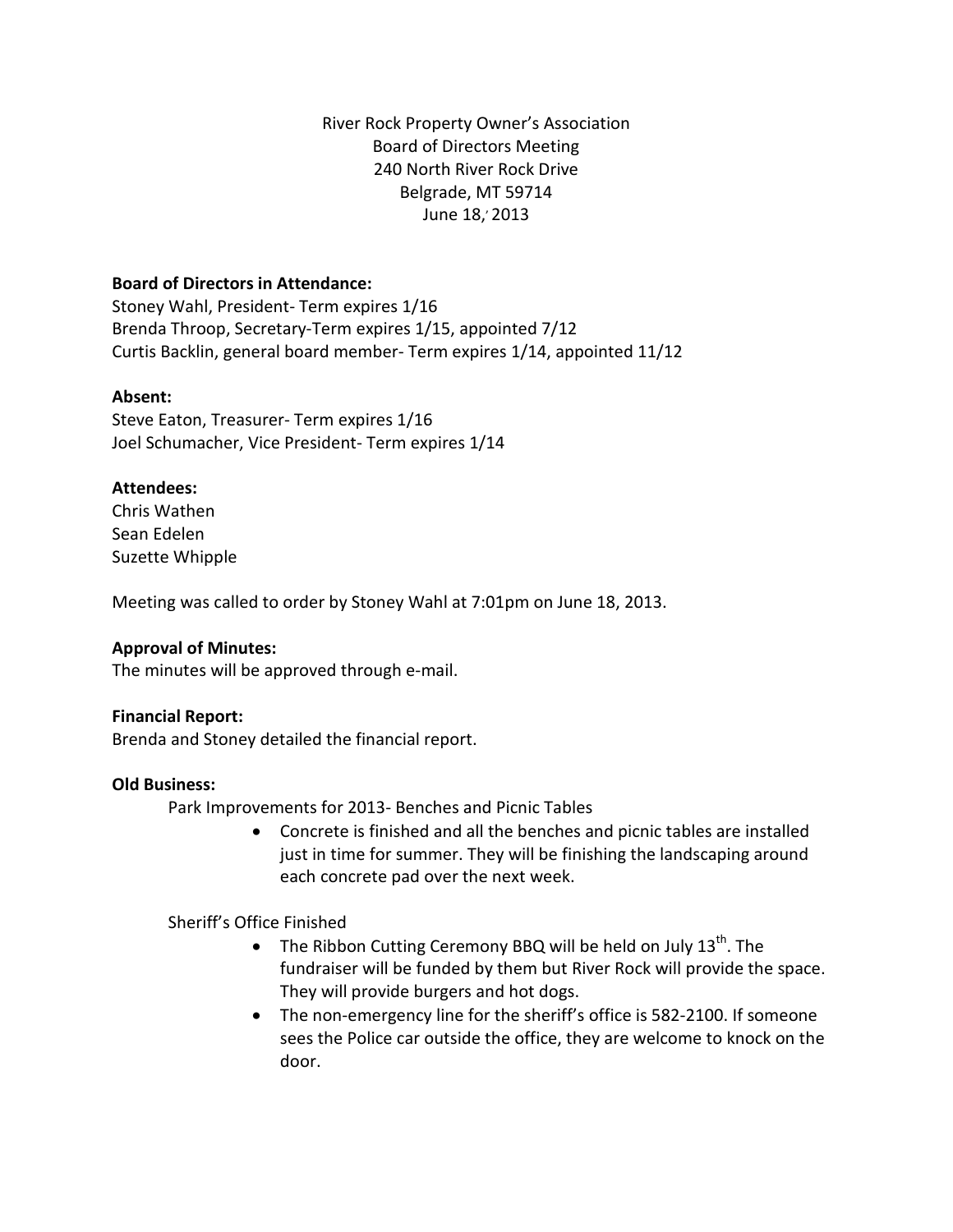Garage Sale 2013

- It was a big success. There were well over 30 garage sales and it was a beautiful weekend for it.
- The garage sale is held early each summer as to not interrupt camping season.

## **New Business:**

Maintenance Manager Report

- The maintenance team will be working on the area around the pond and community center. This will include trimming trees and shrubs around and below the community center, weed control, and cleaning up the graffiti. You will also see the garbage cans getting a new paint job.
- They plan to finish painting the remaining cross walks and fire hydrants.
- We have purchased the equipment that will allow us to spray for weeds and also fertilize. This will allow us to add additional applications to the lawns to continue our war on dandelions throughout the season.

## Covenants

- Stoney put a reminder out that the hours to light fireworks within River Rock Subdivision are **July 3, 4, 5 between the hours of 5pm-10:30pm**. Rocky Mountain Security will be patrolling.
- Residents who got warnings last year, and fail to abide by the rules again this year, will get fined.

## **Citizen Comment Period**

Homeowners wondered if the vandalism on the sidewalks of Woodman Drive would be taken care of as well. The board informed them to email the office to make sure the Maintenance staff knows about it.

The board outlined the rules for watering during the dry season. The information will be sent out in the mail with the water bill.

The residents were inquiring about rules for dogs on leashes—the rule is that the dog needs to be under control, whether that means that the dog listens when it is called and does not need a leash or it must be on a leash to behave.

The meeting was unanimously adjourned by the board at 7:31pm.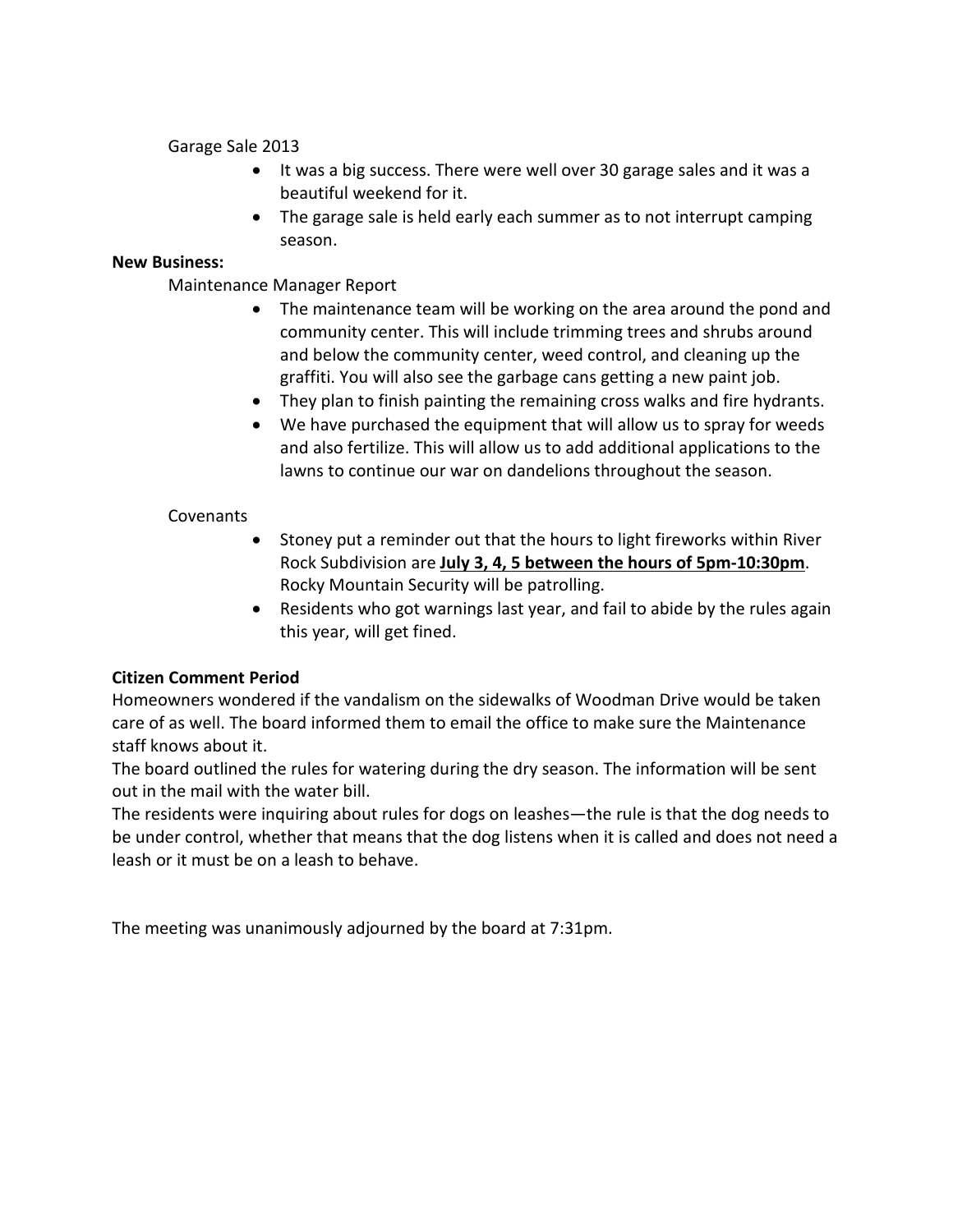River Rock Property Owner's Association Board of Directors Meeting 240 North River Rock Drive Belgrade, MT 59714 July 16, 2013

## **Board of Directors in Attendance:**

Stoney Wahl, President- Term expires 1/16 Brenda Throop, Secretary-Term expires 1/15, appointed 7/12 Curtis Backlin, general board member- Term expires 1/14, appointed 11/12

## **Absent:**

Steve Eaton, Treasurer- Term expires 1/16 Joel Schumacher, Vice President- Term expires 1/14

## **Attendees:**

Phyllis Johnson Bill Van Horn Barbara Van Horn Suzette Whipple Kathryn McBee

Meeting was called to order by Stoney Wahl at 7:00pm on July 16, 2013.

## **Approval of Minutes:**

The minutes will be approved through e-mail.

## **Financial Report:**

Stoney detailed the financial report.

## **Old Business:**

• Sheriff's Office Grand Opening was a big success. Members from the community attended the BBQ Event for the Grand Opening of the Sheriff's Office Substation. There was good feedback on the event.

## **New Business:**

- Maintenance Manager Report
	- o The graffiti has been removed from the playground equipment and various other areas in the subdivision. Please report any other vandalism to the office as well as the sheriff's office. The new product is working well to get rid of the graffiti.
	- o They plan on finishing painting the remaining cross walks and fire hydrants.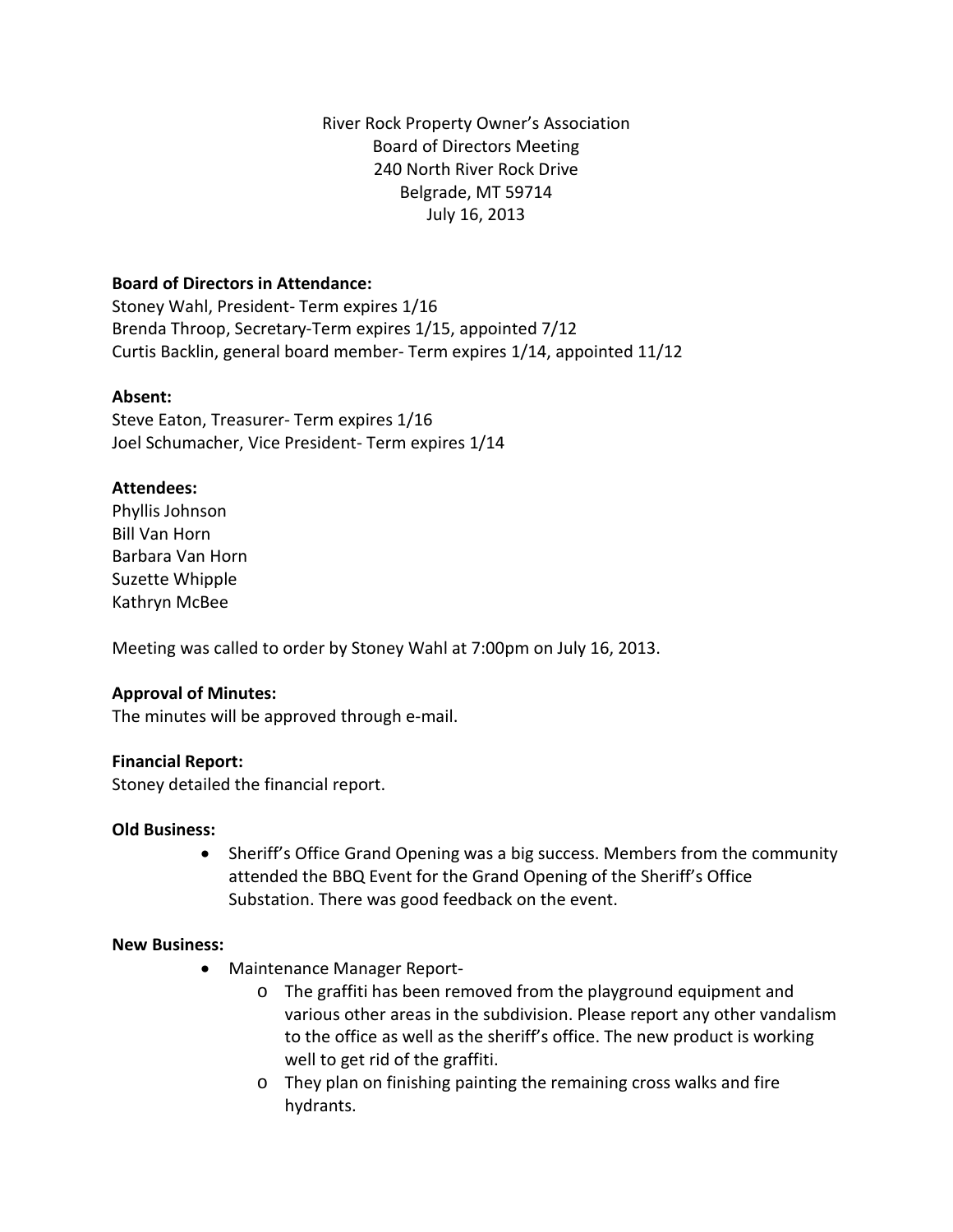- o We have purchased the equipment that will allow us to spray for weeds and also fertilize. This will allow us to add additional applications to the lawns to continue our war on dandelions throughout the season.
- o Working on the irrigation zones. Raising sprinkler heads. Repairing damaged gaskets, heads, and lines. They are changing out the nozzles as well.
- o The board outlined the new Temporary Covenant Exemption Form-Cases that require this used to be done through email but the use of the actual form will allow for better kept records and aid in making case responses more uniform.
- o Community Center Non-Profit Use- They have started going case by case depending on what kind of organization is renting the venue. Some only require hourly rates, such as the Taekwondo class that uses the center once a week for an hour. Other activities, such as weddings, must rent for the day. Renting the Community Center for free is impossible because of insurance as well as heat in the winter and the cost for lights and other utilities.
- o The board wants to remind everyone not to park on sidewalks. This is a safety issue and a liability to each property owner.

## **Citizen Comment Period:**

Kathryn was concerned about the parking on the street. She noticed that it is becoming dangerous to anyone wanting to cross the road. Stoney told her that the board is working on it but River Rock does not own the streets and there is nothing they can do as far as towing vehicles yet, but they are working hard toward a solution.

She was also curious about security around the subdivision as well as general questions for the board members.

Bill brought up that renters are not following covenants. The board informed him to call the office and let them know and someone can get in touch with the homeowner who signed the covenants and is responsible for their renters to follow the rules.

Bill and Barbara also had questions regarding a county letter they received about their Carport. Suzette asked if the board could extend the yellow lines around the condos where she lives to make pulling out of the parking areas safer for residents.

The meeting was unanimously adjourned by the board at 7:58pm.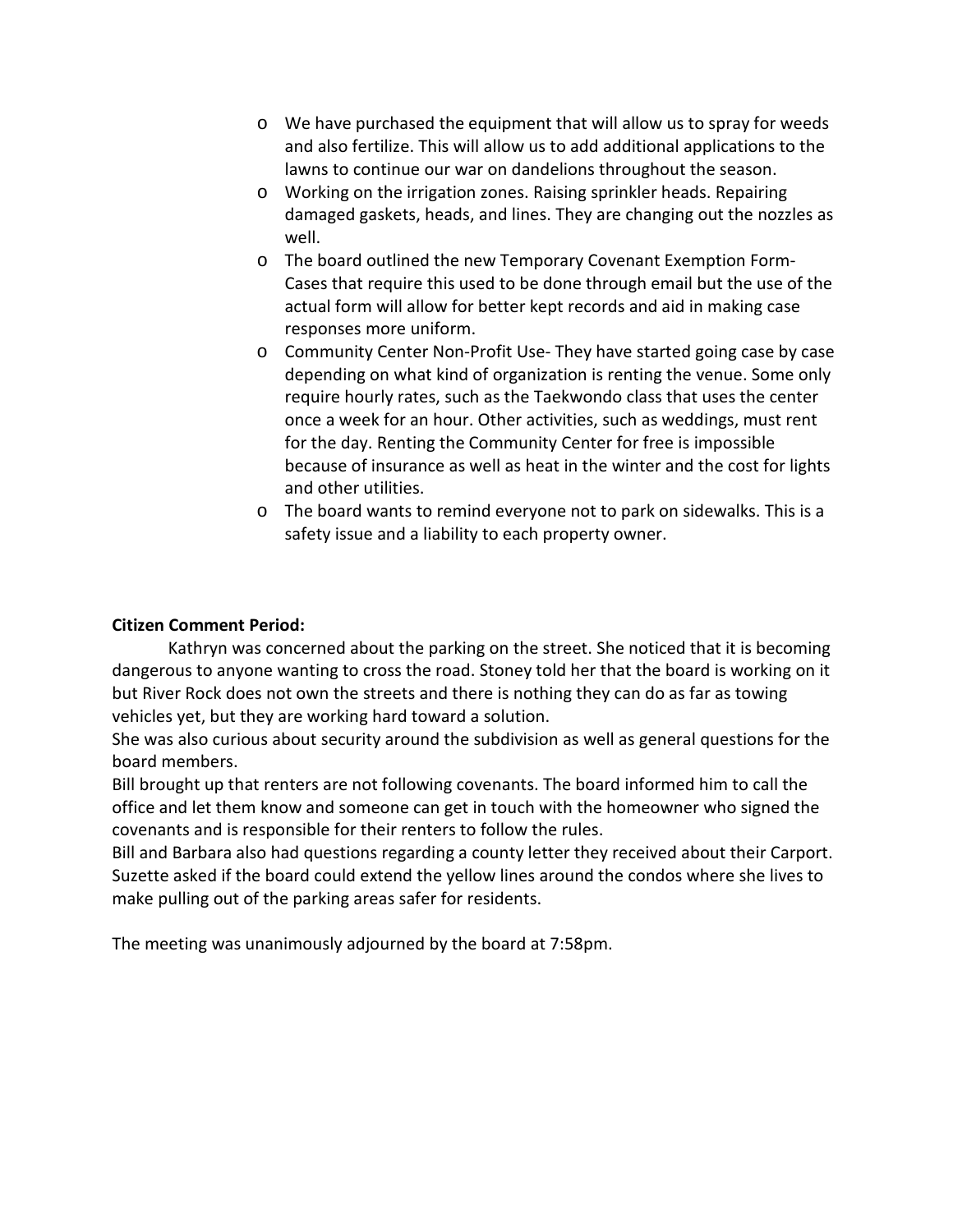River Rock Property Owner's Association Board of Directors Meeting 240 North River Rock Drive Belgrade, MT 59714 August 20, 2013

## **Board of Directors in Attendance:**

Joel Schumacher, Vice President- Term expires 1/14 Brenda Throop, Secretary-Term expires 1/15, appointed 7/12 Curtis Backlin, general board member- Term expires 1/14, appointed 11/12

#### **Absent:**

Steve Eaton, Treasurer- Term expires 1/16 Stoney Wahl, President- Term expires 1/16

#### **Attendees:**

William DeHaan Dan Hilkemeier Gwen Moore Bonnie Sargent Jeff Clements Barbara VanHorn William VanHorn Joe Seaman Jamie Snell Steven Clarkson Johnny Stevens

\*Sheriff's deputy present for meeting.

Meeting was called to order by Joel Schumacher at 7:00pm on August 20, 2013

## **Approval of Minutes:**

The minutes for June and July have been approved via e-mail.

#### **Financial Report:**

Joel detailed the financial report and asked for any questions. There were no questions.

## **Old Business:**

No old business at this time.

#### **New Business:**

- Maintenance Manager Report
	- o Craig has begun fence staining. He will be working on the POA owned fences and will not be going onto private property to stain the homeowner side of the fence. If the homeowner wants to do that part of the fence – Joel instructed them to call Carey at the office to obtain stain.
- Covenant Enforcement July numbers report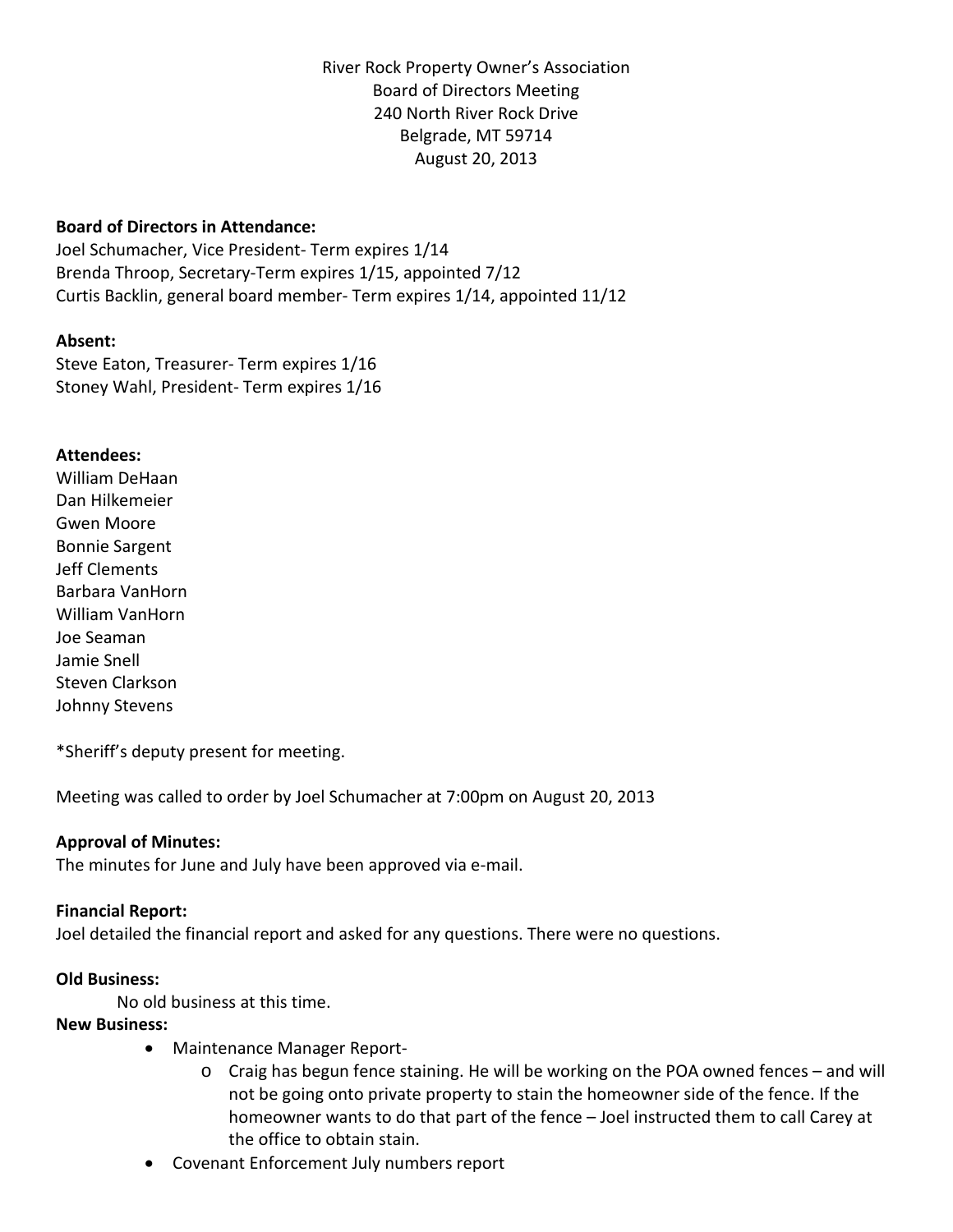- o There were 83 first time violation letters sent
- $\circ$  There were 7 2<sup>nd</sup> time violation letters sent
- o 1 property was assessed a fine
- General Fine Structure Policy Letter
	- o This is a period of public comment on a new way to enforce the covenants.
	- $\circ$  Joel explained that public comment is encouraged and would continue for a period of time into the future to get the process worked out.
	- o This is a policy of enforcement not an amendment to the covenants.
- Gallatin Heart Rescue Bystander CPR Class
	- o The details were announced via a flyer given to the homeowners. The class will be held September  $12^{th}$  at 7:00 pm and is open to the public.
- Meeting Minute Note Taker
	- $\circ$  It was announced that we are in need of a person to take detailed notes during the monthly meetings.

## **Citizen Comment Period:**

- Gwen Moore is concerned that there are POA trees that haven't been replaced therefore she doesn't feel comfortable with any fine structure changes until some of the trees are replaced.
- Will DeHaan owns property in different parts of the county and wants to know why River Rock does not allow metal roofing. He would like us to look into this to see if there is a way he CAN do metal roofing.
- Jamie Sneel is concerned about the policy of loose running dogs. Her neighbor's dog was recently attacked by a pitbull. The sheriff's deputy present at the meeting discussed the county rules as well as what can be done when a resident feels threatened by a loose dog. (Call the sheriff's office).
- Jeff Clements came to discuss a letter he recently received regarding his shed. After some discussion of the recent meeting with the county commissioners, the zoning vs. covenant rules and landscape reviews as well as land use permits, we explained to him that the shed issue is temporarily on hold while we work with the county.
- Bonnie Sargent wanted to ask about on-street parking as it pertains to the yellow "no-parking" zones. We explained that we are currently working with the county to seek enforcement of these zones and that in the meantime, we are asking residents to honor the yellow no-parking zones. She is concerned that people are still parking in these zones and it limits visibility when people are trying to pull out of their driveways.
- Gwen Moore stated that there is no speed limit sign on West River Rock and she would like to see one placed there. There is also no stop sign by the storage areas and she felt that this is a safety issue.

The meeting was unanimously adjourned by the board at 7:45pm.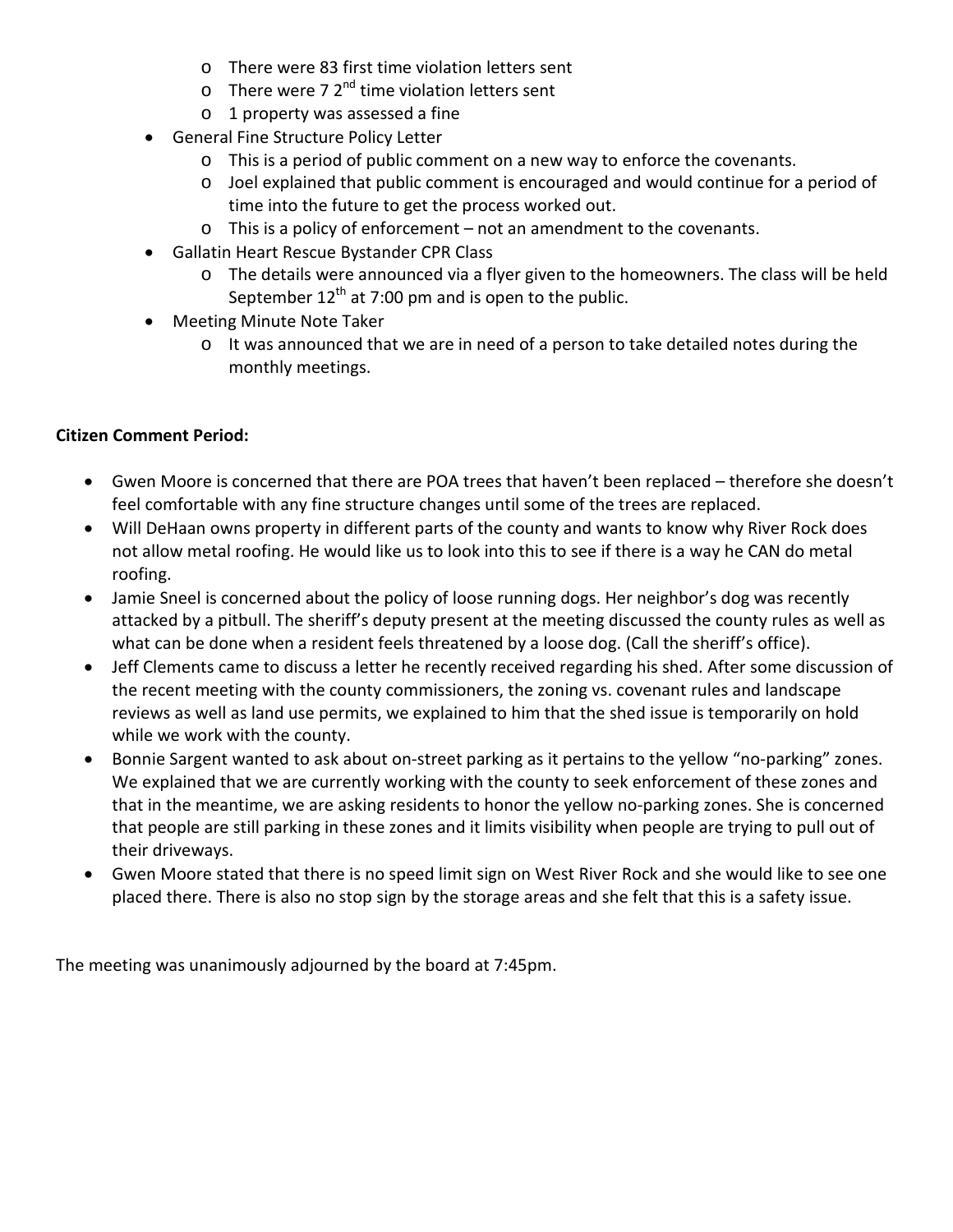River Rock Property Owner's Association Board of Directors Meeting 240 North River Rock Drive Belgrade, MT 59714 September 17, 2013

# **Board of Directors in Attendance:**

Stoney Wahl, President- Term expires 1/16 Brenda Throop, Secretary-Term expires 1/15, appointed 7/12 Curtis Backlin, general board member- Term expires 1/14, appointed 11/12

## **Absent:**

Steve Eaton, Treasurer- Term expires 1/16 Joel Schumacher, Vice President- Term expires 1/14

## **Attendees:**

Shasta McLaughlin Jeff Clements Todd Throop Doug Duschene Sean Edelen Philip Edelen Tony (Unknown)

\*Sheriff's deputy present for meeting.

Meeting was called to order by Stoney Wahl at 7:00pm.

## **Approval of Minutes:**

The minutes for August will be approved via email.

## **Financial Report:**

Stoney detailed the financial report. There were no questions.

## **Old Business:**

General Fine Policy Review & Public Comment.

Stoney explained the situation and asked for comment. There were no comments or questions from attendees.

## **New Business:**

- Maintenance Manager Report
	- o Sprinkler blowout will begin this week.
- Covenant Enforcement July numbers report
	- o There were 94 first time violation letters sent
	- $\circ$  There were 11 2<sup>nd</sup> time violation letters sent
	- o 1 property was assessed a fine
- Gallatin Heart Rescue Bystander CPR Class
	- o Next class will be in November.